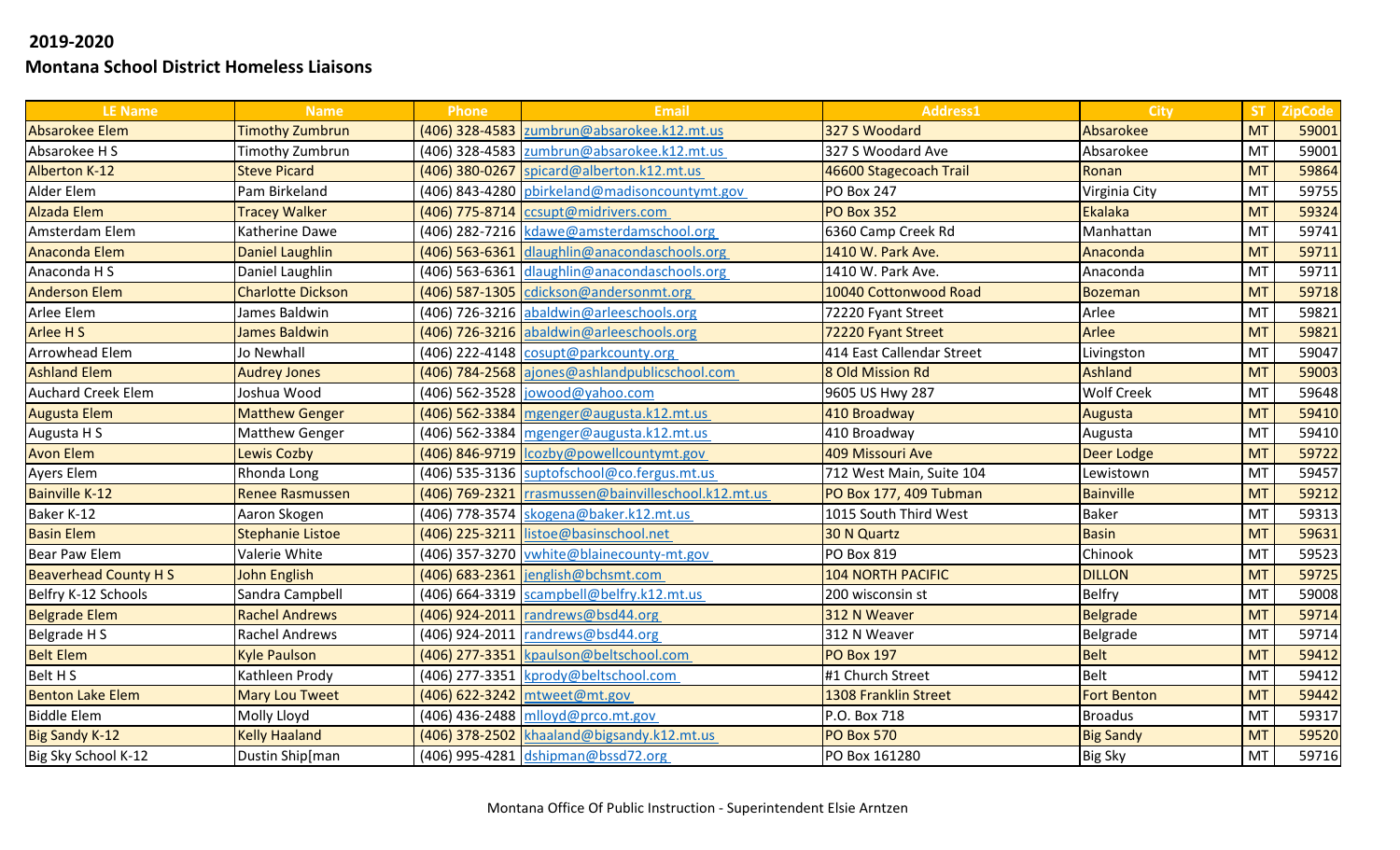| <b>Big Timber Elem</b>      | <b>Mark Ketcham</b>        | (406) 932-5939 ketchamm@bigtimber-gs.k12.mt.us     | 501 Anderson St.               | <b>Big Timber</b> | <b>MT</b> | 59011 |
|-----------------------------|----------------------------|----------------------------------------------------|--------------------------------|-------------------|-----------|-------|
| <b>Bigfork Elem</b>         | Matthew Jensen             | (406) 837-7400 matti@bigfork.k12.mt.us             | 492 Blaine Mtn Rd              | Kalispell         | <b>MT</b> | 59901 |
| <b>Bigfork H S</b>          | <b>Matthew Jensen</b>      | (406) 837-7400 mattj@bigfork.k12.mt.us             | 492 Blaine Mtn Rd              | <b>Kalispell</b>  | <b>MT</b> | 59901 |
| <b>Billings Elem</b>        | Susan Runkle               | (406) 281-6719   runkles@billingsschools.org       | 1044 Cook Avenue               | Billings          | MT        | 59102 |
| <b>Billings H S</b>         | <b>Susan Runkle</b>        | (406) 281-6719   runkles@billingsschools.org       | 1044 Cook Avenue               | <b>Billings</b>   | <b>MT</b> | 59102 |
| <b>Birney Elem</b>          | Lisa Blevins               | (406) 346-2537   Iblevins@rosebudcountymt.com      | Po Box 407                     | Forsyth           | <b>MT</b> | 59327 |
| <b>Bloomfield Elem</b>      | Jayne Mitchell             | (406) 345-4127 mitchellj@dawsoncountymontana.com   | 207 West Bell                  | Glendive          | <b>MT</b> | 59330 |
| <b>Blue Creek Elem</b>      | Kaylene Hall               | (406) 259-0653 hall@bluecreekschool.org            | 3652 Blue Creek Road           | Billings          | MT        | 59101 |
| <b>Bonner Elem</b>          | <b>Katie Cotner</b>        | (406) 258-6151 kcotner@bonner.k12.mt.us            | <b>PO Box 1104</b>             | <b>Bonner</b>     | <b>MT</b> | 59823 |
| <b>Boulder Elem</b>         | Jason Sullivan             | (406) 225-3316 jason.sullivan@bgs.k12.mt.us        | 205 South Washington           | Boulder           | <b>MT</b> | 59632 |
| <b>Box Elder Elem</b>       | Jeremy MacDonald           | (406) 352-5103   jmacdonald@boxelder.k12.mt.us     | <b>PO Box 205</b>              | <b>Box Elder</b>  | <b>MT</b> | 59521 |
| Box Elder H S               | Jeremy MacDonald           | (406) 352-5103   imacdonald@boxelder.k12.mt.us     | <b>PO Box 205</b>              | <b>Box Elder</b>  | <b>MT</b> | 59521 |
| <b>Bozeman Elem</b>         | <b>Anna Edwards</b>        | (406) 522-6118 Anna.Edwards@bsd7.org               | 404 W. Main                    | <b>Bozeman</b>    | <b>MT</b> | 59715 |
| Bozeman H S                 | Anna Edwards               | (406) 522-6118 anna.edwards@bsd7.org               | 404 W. Main                    | Bozeman           | MT        | 59715 |
| <b>Bridger K-12 Schools</b> | <b>Corinne Turnsplenty</b> | (406) 662-3533 cturnsplenty@bridgerscouts.org      | 429 West Park Ave              | <b>Bridger</b>    | <b>MT</b> | 59014 |
| <b>Broadus Elem</b>         | Dori Phillips              | (406) 436-2658 dori@broadus.net                    | 500 North Trautman, PO Box 500 | <b>Broadus</b>    | <b>MT</b> | 59317 |
| <b>Broadview Elem</b>       | <b>Shawna Yates</b>        | (406) 667-2337 shawna y@broadviewschools.org       | <b>Box 147</b>                 | <b>Broadview</b>  | <b>MT</b> | 59015 |
| <b>Broadview HS</b>         | Shawna Yates               | (406) 667-2337 shawna y@broadviewschools.org       | <b>PO Box 147</b>              | <b>Broadview</b>  | MT        | 59015 |
| <b>Brockton Elem</b>        | <b>Erin Solem</b>          | (406) 786-3311 Esolem@brockton.k12.mt.us           | 215 5th Street                 | <b>Brockton</b>   | <b>MT</b> | 59213 |
| <b>Brockton HS</b>          | Erin Solem                 | (406) 786-3311 Esolem@brockton.k12.mt.us           | 215 5th Street                 | <b>Brockton</b>   | <b>MT</b> | 59213 |
| <b>Brorson Elem</b>         | <b>Kelsie Haggard</b>      | (406) 798-3361   khaggard@brorsonschool.com        | 12917 County Road 344          | <b>Sidney</b>     | <b>MT</b> | 59270 |
| <b>Browning Elem</b>        | Julia Hannon               | (406) 338-5025 nikkih@bps.k12.mt.us                | PO Box 610                     | Browning          | MT        | 59417 |
| <b>Browning HS</b>          | Julia Hannon               | (406) 338-2715   nikkih@bps.k12.mt.us              | <b>PO Box 610</b>              | <b>Browning</b>   | <b>MT</b> | 59417 |
| <b>Butte Elem</b>           | James O'Neill              | (406) 533-2548 oneillih@bsd1.org                   | 111 N Montana                  | <b>Butte</b>      | <b>MT</b> | 59701 |
| <b>Butte HS</b>             | <b>James O'Neill</b>       | (406) 533-2548 oneilljh@bsd1.org                   | 111 N Montana                  | <b>Butte</b>      | <b>MT</b> | 59701 |
| <b>Bynum Elem</b>           | Abra Armstrong             | (406) 469-2373 abra.armstrong@gmail.com            | P.O. Box 766                   | <b>Bynum</b>      | <b>MT</b> | 59419 |
| <b>Canyon Creek Elem</b>    | <b>Brent Lipp</b>          | (406) 656-4471 blipp@canyoncreekschool.org         | 1915 Swanson Lane              | <b>Billings</b>   | <b>MT</b> | 59102 |
| Cardwell Elem               | Seth Coombe                | (406) 287-3321 scoombe@cardwellschool.org          | 80 Mt Highway 359              | Cardwell          | MT        | 59721 |
| <b>Carter County HS</b>     | <b>Katarina Martinez</b>   | (406) 775-8614 katm@ekalaka.k12.mt.us              | <b>PO Box 458</b>              | Ekalaka           | <b>MT</b> | 59324 |
| Carter Elem                 | Mary Lou Tweet             | (406) 622-3242 mtweet@mt.gov                       | 1308 Franklin St.              | Fort Benton       | MT        | 59442 |
| <b>Cascade Elem</b>         | <b>Becky Satterwhite</b>   | (406) 468-9383 becky.satterwhite@cascade.k12.mt.us | 321 Central Ave W, Pox 529     | Cascade           | <b>MT</b> | 59421 |
| Cascade H S                 | <b>Becky Satterwhite</b>   | (406) 468-9383 becky.satterwhite@cascade.k12.mt.us | 321 Central Ave W, Pox 529     | Cascade           | <b>MT</b> | 59421 |
| <b>Cayuse Prairie Elem</b>  | <b>Annelies Pedersen</b>   | (406) 756-4560 atpedersen@cayuse.k12.mt.us         | <b>Cayuse Prairie School</b>   | <b>Kalispell</b>  | <b>MT</b> | 59901 |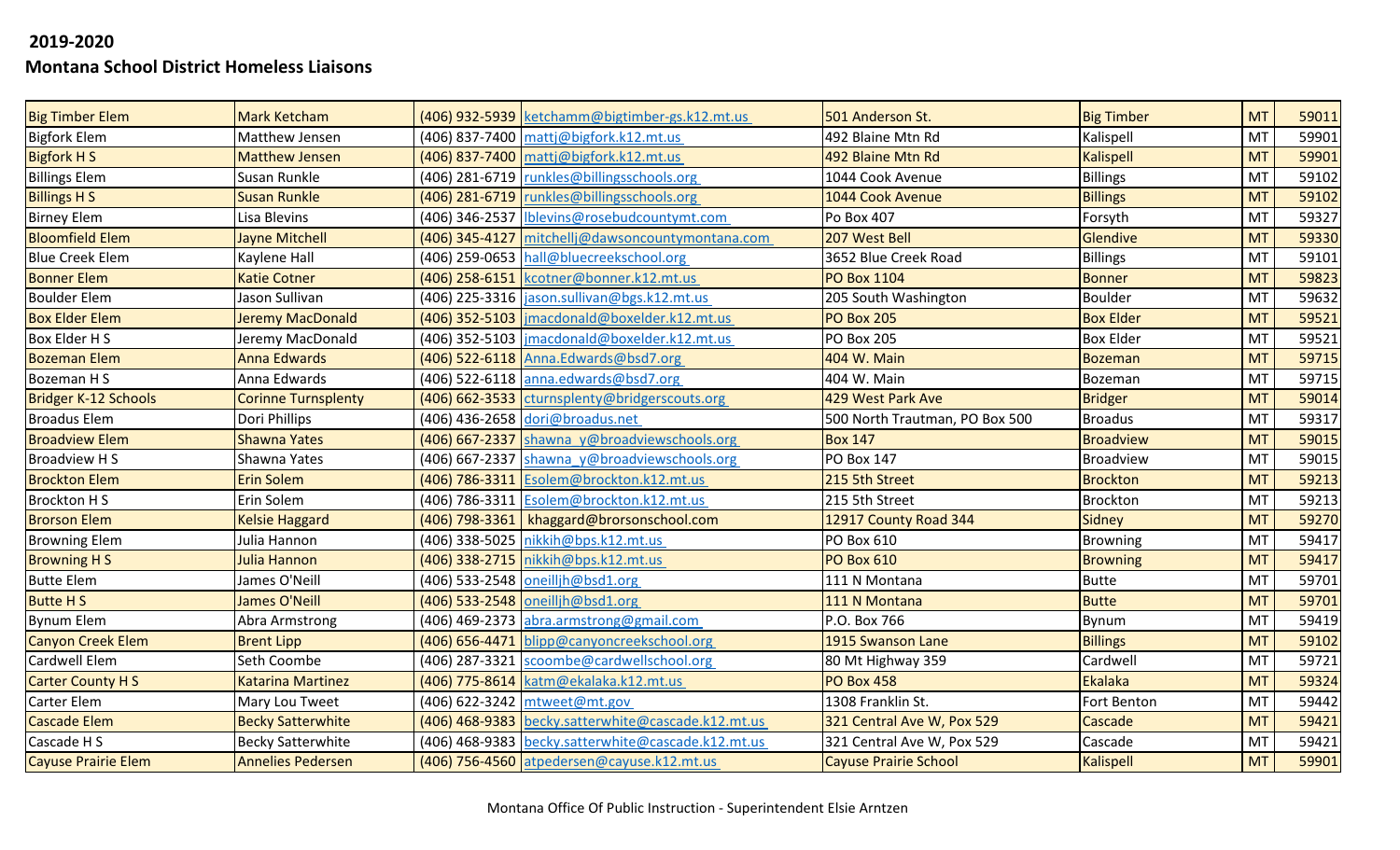| Centerville Elem                   | John McGee               | (406) 736-5167 johnm@centerville.k12.mt.us           | 693 Stockett Rd.      | Sand Coulee           | MT        | 59472 |
|------------------------------------|--------------------------|------------------------------------------------------|-----------------------|-----------------------|-----------|-------|
| <b>Centerville HS</b>              | <b>John McGee</b>        | (406) 736-5167  johnm@centerville.k12.mt.us          | 693 Stockett Rd.      | <b>Sand Coulee</b>    | <b>MT</b> | 59472 |
| Charlo Elem                        | Jonathan Gustafson       | (406) 644-2206   igustafson@charloschools.com        | <b>Box 10</b>         | Charlo                | MT        | 59824 |
| Charlo H S                         | Jonathan Gustafson       | (406) 644-2206   jgustafson@charloschools.com        | <b>Box 10</b>         | Charlo                | <b>MT</b> | 59824 |
| Chester-Joplin-Inverness El        | Allyson Jones            | (406) 759-5108 ajones@cji.k12.mt.us                  | <b>PO Box 550</b>     | Chester               | MT        | 59522 |
| <b>Chester-Joplin-Inverness HS</b> | <b>Allyson Jones</b>     | (406) 759-5108 ajones@cji.k12.mt.us                  | <b>PO Box 550</b>     | <b>Chester</b>        | <b>MT</b> | 59522 |
| Chinook Elem                       | Darin Hannum             | (406) 357-2236 hannumd@chinookschools.org            | PO Box 1059           | Chinook               | MT        | 59523 |
| <b>Chinook HS</b>                  | <b>Darin Hannum</b>      | (406) 357-2236 hannumd@chinookschools.org            | <b>PO Box 1059</b>    | Chinook               | <b>MT</b> | 59523 |
| Choteau Elem                       | <b>Charles Gameon</b>    | (406) 466-5364 chuck.gameon@choteauschools.net       | 102 7th Ave NW        | Choteau               | <b>MT</b> | 59422 |
| <b>Choteau HS</b>                  | <b>Wendi Hammond</b>     | (406) 466-5303 wendi.hammond@choteauschools.net      | 204 7th Ave NW        | Choteau               | <b>MT</b> | 59422 |
| Circle Elem                        | Tara Hubing              | (406) 485-3600 thubing@circleschools.k12.mt.us       | 1105 F Ave            | Circle                | MT        | 59215 |
| Circle H S                         | <b>Tara Hubing</b>       | (406) 485-3600 thubing@circleschools.k12.mt.us       | <b>1105 F Avee</b>    | Circle                | <b>MT</b> | 59215 |
| <b>Clancy Elem</b>                 | David Selvig             | (406) 933-5531 dselvig@clancy.k12.mt.us              | 18 Clancy Creek Rd    | Clancy                | MT        | 59634 |
| <b>Cleveland Elem</b>              | <b>Valerie White</b>     | (406) 357-3274 vwhite@blainecounty-mt.gov            | <b>PO Box 819</b>     | Chinook               | <b>MT</b> | 59523 |
| Clinton Elem                       | <b>Tom Stack</b>         | (406) 825-3113  tstack@clintoncougars.com            | <b>PO Box 250</b>     | Clinton               | MT        | 59825 |
| <b>Cohagen Elem</b>                | <b>Heather Gibson</b>    | (406) 557-6115 gcsupt@midrivers.com                  | <b>PO 28</b>          | Jordan                | <b>MT</b> | 59337 |
| Colstrip Elem                      | Jeanine Fillinger        | (406) 748-4699  jeanine.fillinger@colstrip.k12.mt.us | PO Box 159            | Colstrip              | <b>MT</b> | 59323 |
| <b>Colstrip HS</b>                 | Jeanine Fillinger        | (406) 748-4699  jeanine.fillinger@colstrip.k12.mt.us | <b>PO Box 159</b>     | Colstrip              | <b>MT</b> | 59323 |
| Columbia Falls Elem                | Tamara Sundberg          | (406) 892-6500 t sundberg@cfmtschools.net            | P.O. Box 1259         | Columbia Falls        | MT        | 59912 |
| <b>Columbia Falls H S</b>          | <b>Tamara Sundberg</b>   | (406) 892-6500 t sundberg@cfmtschools.net            | P.O. Box 1259         | <b>Columbia Falls</b> | <b>MT</b> | 59912 |
| Columbus Elem                      | Jeffrey Bermes           | (406) 322-5375  jbermes@columbus.k12.mt.us           | 433 N 3rd Street      | Columbus              | MT        | 59019 |
| <b>Columbus H S</b>                | <b>Jeffrey Bermes</b>    | (406) 322-5375  jbermes@columbus.k12.mt.us           | 433 N. 3rd St.        | <b>Columbus</b>       | <b>MT</b> | 59019 |
| <b>Conrad Elem</b>                 | David Ray                | (406) 278-3285 david.ray@conradschools.org           | 220 N. Wisconsin      | Conrad                | MT        | 59425 |
| Conrad H S                         | David Ray                | (406) 278-3285 david.ray@conradschools.org           | 220 N. Wisconsin      | Conrad                | <b>MT</b> | 59425 |
| Cooke City Elem                    | Lara Belice              | (406) 838-2285  cookcityschool@gmail.com             | POB 1070              | Cooke City            | MT        | 59020 |
| <b>Corvallis K-12 Schools</b>      | <b>Daniel Carrasco</b>   | (406) 961-3201 danielc@corvallis.k12.mt.us           | 1045 Main Street      | <b>Corvallis</b>      | <b>MT</b> | 59828 |
| Cottonwood Elem                    | <b>Matthew Henry</b>     | (406) 582-3090 matthew.henry@gallatin.mt.gov         | 311 W. Main St.       | Bozeman               | MT        | 59715 |
| <b>Cottonwood Elem</b>             | <b>Monica Mattson</b>    | (406) 265-9488 groth.monica@gmail.com                | 10250 County Rd 710 W | <b>Havre</b>          | <b>MT</b> | 59501 |
| <b>Creston Elem</b>                | Tamara Ward              | (406) 755-2859 tward@creston.k12.mt.us               | 4495 MT HWY 35        | Kalispell             | <b>MT</b> | 59901 |
| <b>Culbertson Elem</b>             | <b>Courtney Forbregd</b> | (406) 787-6241   forbregdc@culbertson.k12.mt.us      | <b>PO Box 459</b>     | Culbertson            | <b>MT</b> | 59218 |
| Culbertson H S                     | Courtney Forbregd        | (406) 787-6241 forbregdc@culbertson.k12.mt.us        | <b>PO Box 459</b>     | Culbertson            | MT        | 59218 |
| <b>Custer County HS</b>            | <b>Alyssa Shawver</b>    | (406) 234-3890 ashawver@milescity.k12.mt.us          | <b>716 S Cale</b>     | <b>Miles City</b>     | <b>MT</b> | 59301 |
| Custer K-12 Schools                | <b>Meghan Costle</b>     | (406) 856-4117 couns@custerschools.org               | PO Box 69             | Custer                | <b>MT</b> | 59024 |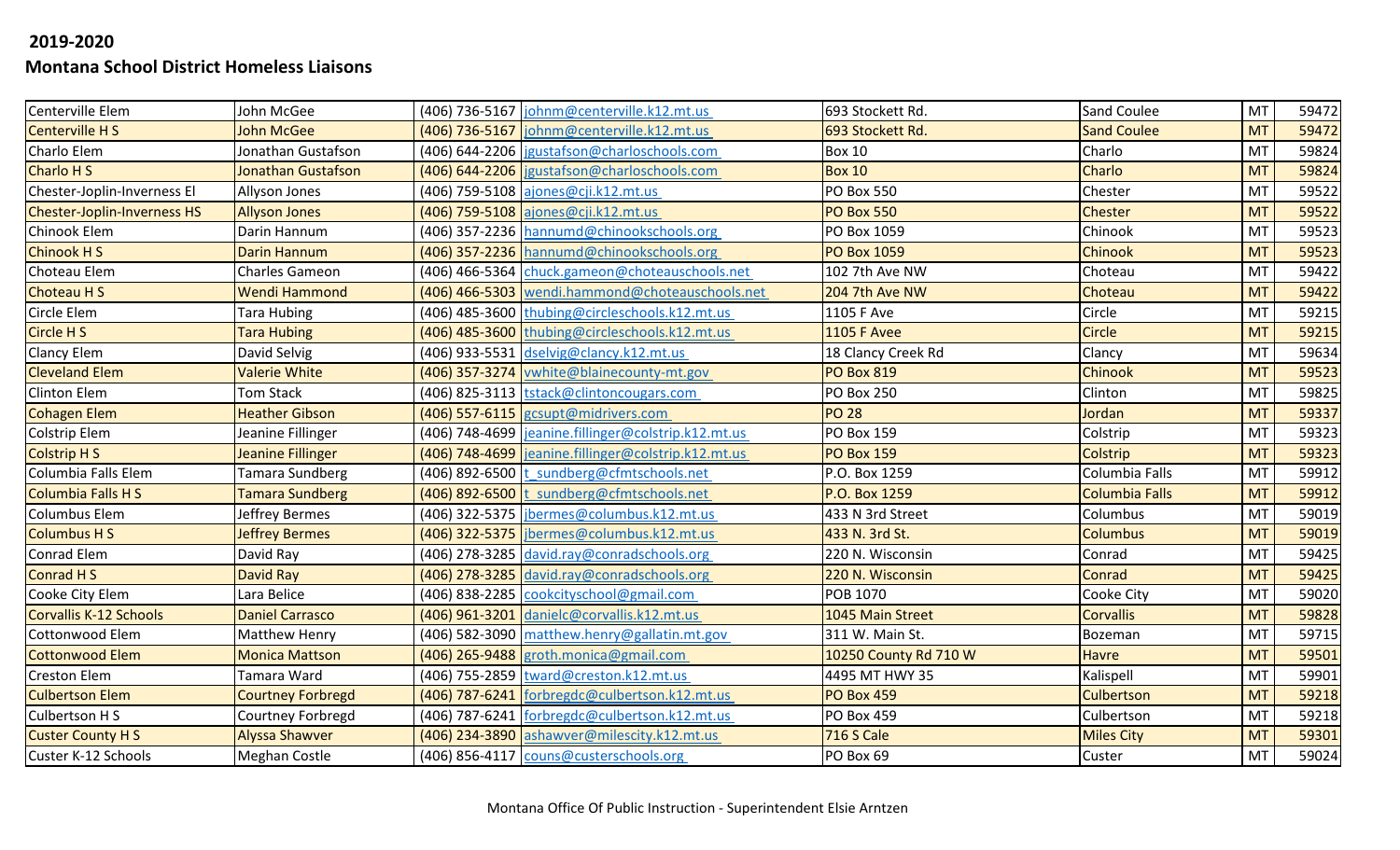| <b>Cut Bank Elem</b>      | <b>Karla Gregory</b>    |                               | (406) 873-5629 kgregory@cutbankschools.net       | 1013rd Ave SE             | <b>Cut Bank</b>     | <b>MT</b> | 59427 |
|---------------------------|-------------------------|-------------------------------|--------------------------------------------------|---------------------------|---------------------|-----------|-------|
| Cut Bank H S              | Karla Gregory           |                               | (406) 873-5629 kgregory@cutbankschools.net       | 1013rd Ave SE             | <b>Cut Bank</b>     | <b>MT</b> | 59427 |
| Darby K-12 Schools        | <b>Kurt Kohn</b>        |                               | (406) 821-3252 kkohn@darby.k12.mt.us             | 209 Drive                 | Darby               | <b>MT</b> | 59829 |
| Davey Elem                | Sandi Bitterman         |                               | (406) 395-4461 sandi.bitterman@protonmail.com    | PO Box 1829               | Havre               | <b>MT</b> | 59501 |
| Dawson H S                | <b>Matt Swenson</b>     |                               | (406) 377-5363 swensonm@glendiveschools.org      | 900 N Merrill Ave         | Glendive            | <b>MT</b> | 59330 |
| Deer Creek Elem           | Jayne Mitchell          |                               | (406) 345-4127 mitchellj@dawsoncountymontana.com | 207 WEST BELL             | <b>GLENDIVE</b>     | MT        | 59330 |
| Deer Lodge Elem           | <b>Rodney Simpson</b>   |                               | (406) 846-1553 rsimpson@deerlodgeschools.org     | 444 Montana Avenue        | Deer Lodge          | <b>MT</b> | 59722 |
| Deer Park Elem            | Laureen Lapan           |                               | (406) 892-5388  lapan@deerparkedu.org            | Deer Park School          | Columbia Falls      | MT        | 59912 |
| <b>Deerfield Elem</b>     | <b>Rhonda Long</b>      |                               | (406) 535-3136 suptofschool@co.fergus.mt.us      | 712 West Main, Suite 104  | Lewistown           | <b>MT</b> | 59457 |
| Denton Elem               | Craig Widhalm           |                               | (406) 567-2370   cwidhalm@denton.k12.mt.us       | 1200 Lehman Avenue        | Denton              | MT        | 59430 |
| <b>Denton HS</b>          | <b>Craig Widhalm</b>    |                               | (406) 567-2370 cwidhalm@denton.k12.mt.us         | 1200 Lehman Avenue        | Denton              | <b>MT</b> | 59430 |
| Dept of Corrections-Youth | <b>Tracy Pask</b>       | (406) 233-2227 tpask@mt.gov   |                                                  | 4 North Haynes Ave        | <b>Miles City</b>   | <b>MT</b> | 59301 |
| <b>DeSmet Elem</b>        | <b>Matthew Driessen</b> |                               | (406) 549-4994 mdriessen@desmetschool.org        | 6355 Padre LN             | <b>Missoula</b>     | <b>MT</b> | 59808 |
| Dillon Elem               | Simone Nichols          |                               | (406) 683-4311 snichols@dillonelem.k12.mt.us     | 22 N. Cottom Dr           | Dillon              | <b>MT</b> | 59725 |
| <b>Divide Elem</b>        | <b>Judith Boyle</b>     |                               | (406) 267-3347 sagemountaintrail@gmail.com       | <b>P.O. Box 9</b>         | <b>Divide</b>       | <b>MT</b> | 59727 |
| Dixon Elem                | Crista Anderson         |                               | (406) 246-3566 canderson@gmail.com               | 411 B Street              | Dixon               | <b>MT</b> | 59831 |
| Dodson K-12               | Leann Pankratz          |                               | (406) 383-4361 leannep@dodson.k12.mt.us          | <b>PO Box 278</b>         | <b>DODSON</b>       | <b>MT</b> | 59524 |
| <b>Drummond Elem</b>      | Maria Barbachano        |                               | (406) 288-3281 cbarbachano@drummondschool.net    | P.O. Box 349              | Drummond            | MT        | 59832 |
| Drummond H S              | <b>Maria Barbachano</b> |                               | (406) 288-3281 cbarbachano@drummondschool.net    | P.O. Box 349              | <b>Drummond</b>     | <b>MT</b> | 59832 |
| Dupuyer Elem              | <b>Cameron Back</b>     |                               | (406) 279-3430 cbackdes@gmail.com                | 900 Birch Creek Colony Rd | Valier              | <b>MT</b> | 59486 |
| Dutton/Brady K-12 Schools | <b>Erica Allen</b>      | (406) 476-3424 eallen@dbps.us |                                                  | 101 2nd St. NE            | <b>Dutton</b>       | <b>MT</b> | 59433 |
| East Glacier Park Elem    | Karlona Sheppard        |                               | (406) 226-5543 eastglacierschool@yahoo.com       | 125 Washington ST         | <b>East Glacier</b> | MT        | 59434 |
| East Helena K-12          | <b>Ronald Whitmoyer</b> |                               | (406) 227-7700 rwhitmoyer@ehps.k12.mt.us         | P.O. Box 1280             | <b>East Helena</b>  | <b>MT</b> | 59602 |
| Ekalaka Elem              | Katarina Martinez       |                               | (406) 775-8614 katm@ekalaka.k12.mt.us            | <b>PO Box 458</b>         | Ekalaka             | <b>MT</b> | 59324 |
| <b>Elder Grove Elem</b>   | <b>Alexis Rice</b>      |                               | (406) 656-2893 rice@eldergrove.k12.mt.us         | 1532 S. 64th St. W        | <b>Billings</b>     | <b>MT</b> | 59106 |
| <b>Elliston Elem</b>      | Lewis Cozby             |                               | (406) 846-9719   cozby@powellcountymt.gov        | 409 Missouri Ave          | Deer Lodge          | MT        | 59722 |
| <b>Elysian Elem</b>       | <b>Luke Shelton</b>     |                               | (406) 656-4101  lukeshelton@elysianschool.org    | 6416 Elysian Road         | <b>Billings</b>     | <b>MT</b> | 59101 |
| Ennis K-12 Schools        | Casey Klasna            |                               | (406) 682-4258 cklasna@ennisschools.org          | <b>PO Box 517</b>         | Ennis               | MT        | 59729 |
| Eureka Elem               | <b>Cari Lucey</b>       |                               | (406) 297-5500 clucey@teameureka.net             | <b>PO Box 2000</b>        | <b>Eureka</b>       | <b>MT</b> | 59917 |
| Evergreen Elem            | <b>Heyer Nicole</b>     |                               | (406) 890-0639 heyern@sd5.k12.mt.us              | 233 1ST AVENUE EAST       | Kalisepll           | MT        | 59901 |
| <b>Fairfield Elem</b>     | <b>Dustin Gordon</b>    |                               | (406) 467-2528 dgordon@fairfield.k12.mt.us       | <b>PO Box 399</b>         | Fairfield           | <b>MT</b> | 59436 |
| Fairfield H S             | Dustin Gordon           |                               | (406) 467-2528 dgordon@fairfield.k12.mt.us       | PO Box 399                | Fairfield           | MT        | 59436 |
| Fair-Mont-Egan Elem       | <b>Nancy Maxwell</b>    |                               | (406) 755-7072   nmaxwell@fmemontana.net         | Fair-Mont-Egan SD #3      | <b>Kalispell</b>    | <b>MT</b> | 59901 |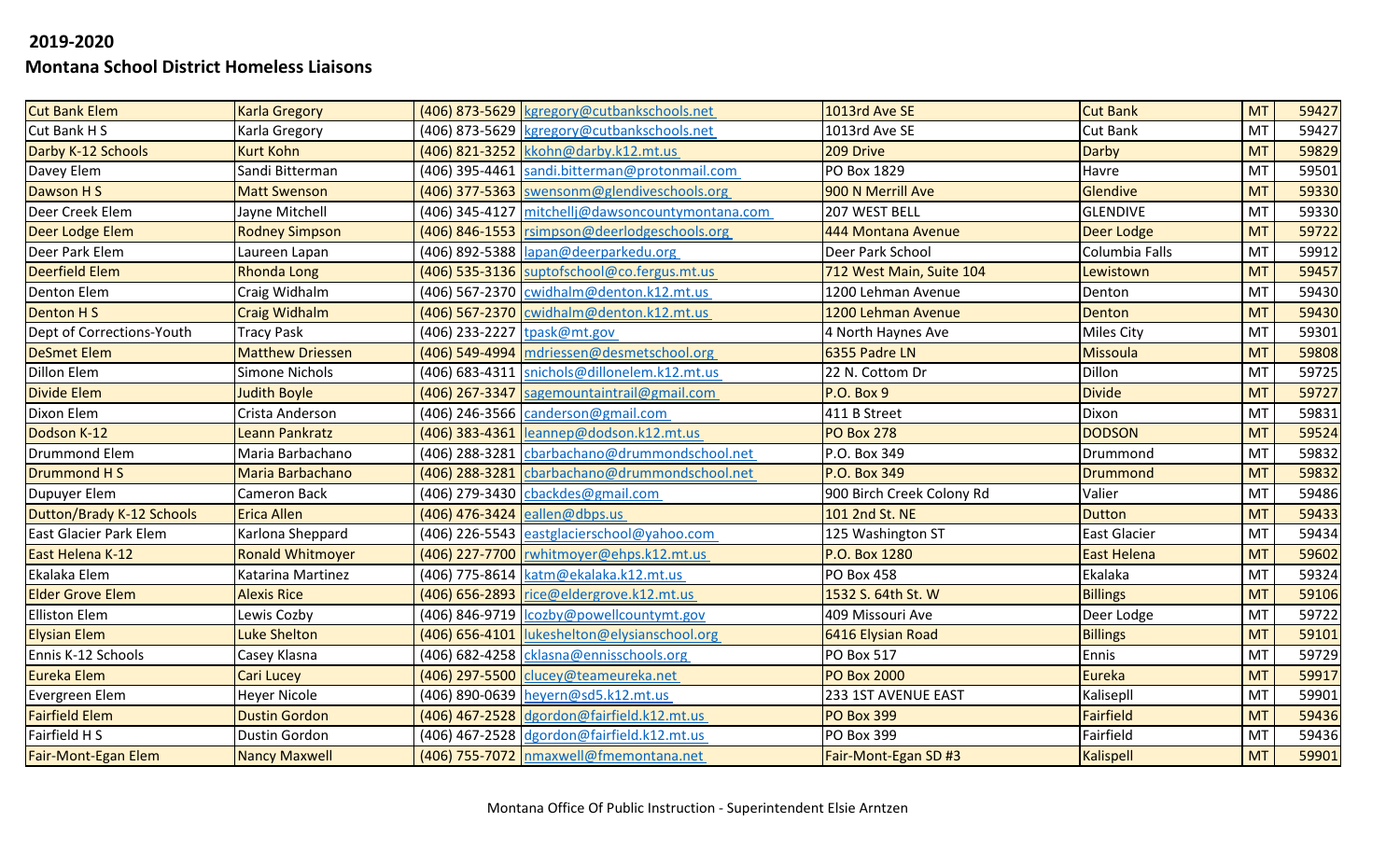| <b>Fairview Elem</b>               | Luke Kloker             | (406) 742-5265   Ikloker@fschool.org              | <b>PO Box 467</b>                | Fairview                | MT        | 59221 |
|------------------------------------|-------------------------|---------------------------------------------------|----------------------------------|-------------------------|-----------|-------|
| <b>Fairview HS</b>                 | Luke Kloker             | (406) 742-5265   Ikloker@fschool.org              | <b>PO Box 467</b>                | <b>Fairview</b>         | <b>MT</b> | 59221 |
| Fergus H S                         | <b>Tim Majerus</b>      | (406) 535-2321 tmajerus@lewistown.k12.mt.us       | 215 7th Avenue South             | Lewistown               | MT        | 59457 |
| <b>Fishtail Elem</b>               | <b>John Smith</b>       | (404) 322-8057  jsmith@stillwatercountymt.gov     | 407 W Annin                      | <b>Columbus</b>         | <b>MT</b> | 59019 |
| Flathead H S                       | Nichole Heyer           | (406) 751-3440 heyern@sd5.k12.mt.us               | 233 1st Ave E                    | Kalispell               | MT        | 59901 |
| <b>Florence-Carlton K-12 Schls</b> | <b>Allison Bristow</b>  | (406) 273-0587 bristowa@florence.k12.mt.us        | 5602 Old Hwy 93                  | <b>Florence</b>         | <b>MT</b> | 59833 |
| Forsyth Elem                       | Susan Treible           | (406) 346-2796 streible@forsyth.k12.mt.us         | <b>Box 319</b>                   | Forsyth                 | <b>MT</b> | 59327 |
| Forsyth H S                        | <b>Susan Treible</b>    | (406) 346-2796 streible@forsyth.k12.mt.us         | 425 North Tenth                  | Forsyth                 | <b>MT</b> | 59327 |
| Fort Benton Elem                   | <b>Kelly Rominger</b>   | (406) 622-3721 krominger@fortbenton.k12.mt.us     | 1406 Franklin Street             | Fort Benton             | MT        | 59442 |
| Fort Benton H S                    | <b>Kelly Rominger</b>   | (406) 622-5112 krominger@fortbenton.k12.mt.us     | <b>PO Box 399</b>                | <b>Fort Benton</b>      | <b>MT</b> | 59442 |
| Fortine Elem                       | Laura Pluid             | (406) 882-4531  laura@fortineschool.net           | 358 Meadowcreek Rd., PO Box 96   | Fortine                 | MT        | 59918 |
| <b>Frazer Elem</b>                 | Sonya Smoker            | (406) 695-2241 sstmarks@frazer.k12.mt.us          | <b>PO Box 488</b>                | Frazer                  | <b>MT</b> | 59225 |
| Frazer H S                         | Sonya Smoker            | (406) 695-2241 sstmarks@frazer.k12.mt.us          | <b>PO Box 488</b>                | Frazer                  | MT        | 59225 |
| Frenchtown K-12 Schools            | <b>W</b> H Griffin      | (406) 626-2600 griffina@ftsd.org                  | PO Box 117 Frenchtown Fontage Rd | <b>Missoula</b>         | <b>MT</b> | 59802 |
| Froid Elem                         | Janessa Parenteau       | (406) 766-2342   jparenteau@froidschool.com       | <b>PO Box 218</b>                | Froid                   | MT        | 59226 |
| Froid H S                          | Janessa Parenteau       | (406) 766-2342  jparenteau@froidschool.com        | <b>PO Box 218</b>                | Froid                   | <b>MT</b> | 59226 |
| Fromberg K-12                      | Kaye Warner-Combs       | (406) 668-7755 kwarner-combs@fromberg.k12.mt.us   | 319 School Street                | Fromberg                | MT        | 59029 |
| <b>Frontier Elem</b>               | <b>Keith Hays</b>       | (406) 653-2501 khays@frontierk8.org               | 6996 Roy Street                  | <b>Wolf Point</b>       | <b>MT</b> | 59201 |
| Galata Elem                        | Lenora McEwen           | (406) 937-5845   Imcewan@toolecountymt.gov        | 1334 Coal Mine Road              | Galata                  | MT        | 59444 |
| <b>Gallatin Gateway Elem</b>       | <b>Nicole Grafel</b>    | (406) 763-4415 grafel@gallatingatewayschool.com   | <b>PO Box 265</b>                | <b>Gallatin Gateway</b> | <b>MT</b> | 59730 |
| <b>Gardiner Elem</b>               | Julie Reinertson        | (406) 848-7563   jreinertson@gardiner.org         | 510 STONE ST Gardiner MT 59030   | Gardiner                | <b>MT</b> | 59030 |
| <b>Gardiner H S</b>                | <b>Julie Reinertson</b> | (406) 848-7563   jreinertson@gardiner.org         | 510 Stone ST                     | Gardiner                | <b>MT</b> | 59030 |
| <b>Garfield County HS</b>          | Kathern Shawver         | (406) 557-2259   kshawver@jordanpublicschools.org | 324 Marguerite Ave.              | Jordan                  | MT        | 59337 |
| <b>Garrison Elem</b>               | <b>Evelyn Pool</b>      | $(406)$ 846-1043 garrisonsch@gmail.com            | 33 Schoolhouse Road              | Garrison                | <b>MT</b> | 59731 |
| Geraldine K-12                     | <b>Sheryl McGinnis</b>  | (406) 737-4371 Smcginnis@geraldine.k12.mt.us      | <b>Box 347</b>                   | Geraldine               | MT        | 59446 |
| <b>Geyser Elem</b>                 | <b>Shawn Harkins</b>    | $(406)$ 478-0589 shawn.harkins@geyser.k12.mt.us   | 103 3rd Street E                 | Geyser                  | <b>MT</b> | 59447 |
| Geyser H S                         | <b>Shawn Harkins</b>    | (406) 478-0589 shawn.harkins@geyser.k12.mt.us     | 103 3rd Street E                 | Geyser                  | <b>MT</b> | 59447 |
| <b>Gildford Colony Elem</b>        | <b>Pauline Puuri</b>    | $(406)$ 376-3249 pik.pauline@gmail.com            | <b>PO Box 138</b>                | Gildford                | <b>MT</b> | 59525 |
| Glasgow K-12 Schools               | <b>Wade Sundby</b>      | (406) 228-2406   wsundby@mail.glasgow.k12.mt.us   | PO Box 28                        | Glasgow                 | MT        | 59230 |
| <b>Glendive Elem</b>               | <b>Matthew Swenson</b>  | (406) 377-5363 swensonm@glendiveschools.org       | 900 N. Merrill Ave               | Glendive                | <b>MT</b> | 59330 |
| <b>Gold Creek Elem</b>             | Lewis Cozby             | (406) 846-9719   lcozby@powellcountymt.gov        | 409 Missouri Ave.                | Deer Lodge              | <b>MT</b> | 59722 |
| <b>Golden Ridge Elem</b>           | <b>Callie Kolste</b>    | (406) 466-3286 crkolste@hotmail.com               | 200 18th RD NW                   | Choteau                 | <b>MT</b> | 59422 |
| <b>Grant Elem</b>                  | Linda Marsh             | (406) 683-3737   Imarsh@beaverheadcounty.org      | 2 South Pacific St., Ste. #7     | Dillon                  | <b>MT</b> | 59725 |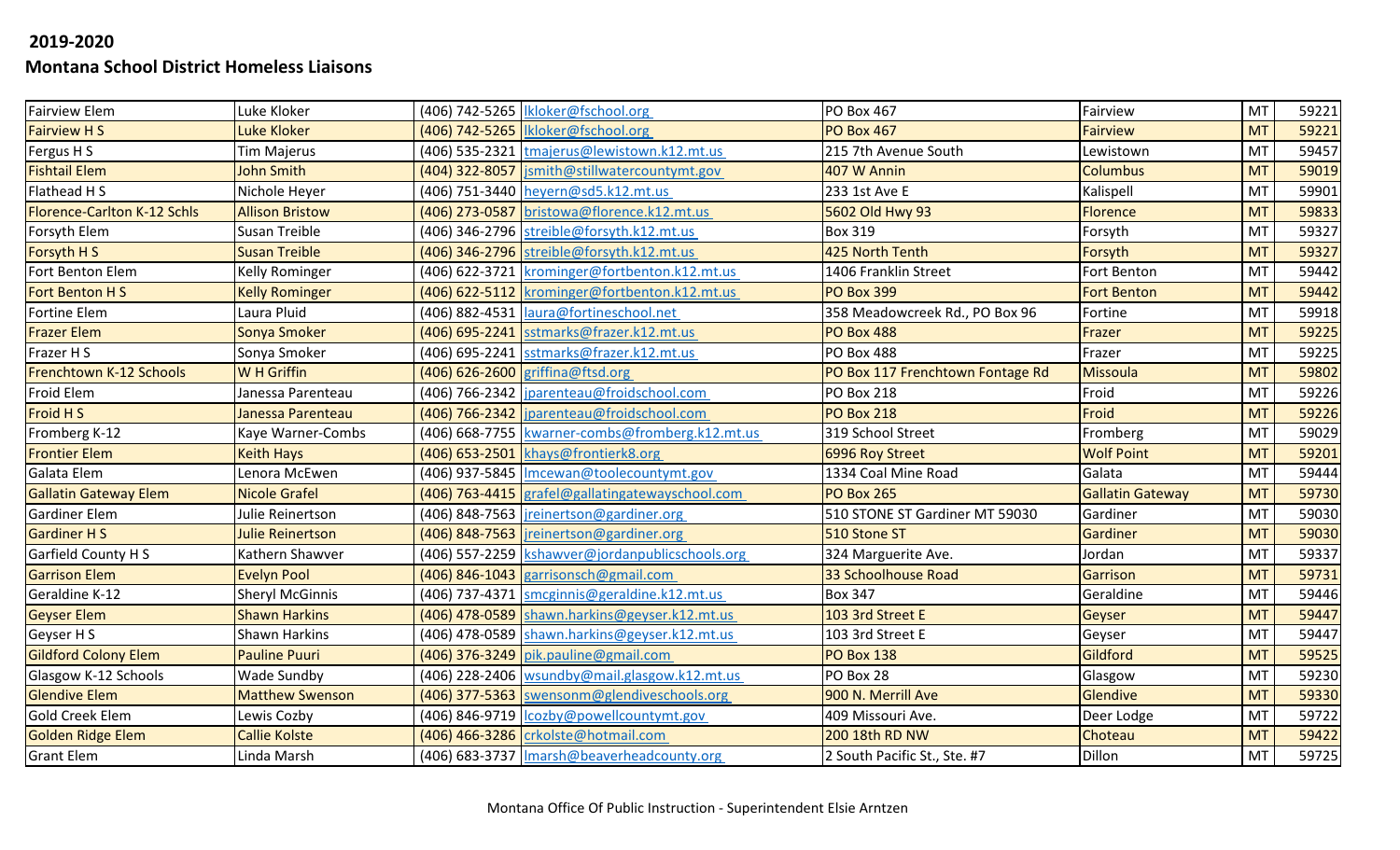| <b>Grass Range Elem</b>         | <b>Joe Gaylord</b>      | (406) 428-2341 JOE.GAYLORD@GRPS.K12.MT.US        | 310 East Second Street  | <b>Grass Range</b> | <b>MT</b> | 59032 |
|---------------------------------|-------------------------|--------------------------------------------------|-------------------------|--------------------|-----------|-------|
| Grass Range H S                 | Joe Gaylord             | (406) 428-2341 JOE.GAYLORD@GRPS.K12.MT.US        | 310 East Second Street  | <b>Grass Range</b> | MT        | 59032 |
| <b>Great Falls Elem</b>         | Dale Lambert            | (406) 268-6777 dale lambert@gfps.k12.mt.us       | 1100 4th St S           | <b>Great Falls</b> | <b>MT</b> | 59403 |
| <b>Great Falls HS</b>           | Dale Lambert            | (406) 268-6777 dale lambert@gfps.k12.mt.us       | 1100 4th Street South   | <b>Great Falls</b> | <b>MT</b> | 59405 |
| <b>Greenfield Elem</b>          | <b>Paul Wilson</b>      | (406) 467-2433   paulwilson@greenfield.k12.mt.us | 590 HWY 431             | <b>Fairfield</b>   | <b>MT</b> | 59436 |
| <b>Greycliff Elem</b>           | Susan Metcalf           | (406) 932-4572 sgcountysuperintendent@yahoo.com  | 203 LOWER DEER CREEK RD | <b>BIG TIMBER</b>  | MT        | 59011 |
| <b>Hall Elem</b>                | Teresa Kielley          | (406) 288-3440 tkielley@hallschool.net           | 109 W Main St           | Hall               | <b>MT</b> | 59837 |
| Hamilton K-12 Schools           | Daniel Kimzey           | (406) 363-2280 dkimzey@hsd3.org                  | 217 Daly Avenue         | Hamilton           | <b>MT</b> | 59840 |
| <b>Hardin Elem</b>              | Eldon Johnson           | (406) 665-9304 chad.johnson@hardin.k12.mt.us     | 401 Park Rd             | <b>Hardin</b>      | <b>MT</b> | 59034 |
| Hardin H S                      | Eldon Johnson           | (406) 665-9304 chad.johnson@hardin.k12.mt.us     | 401 Park Rd             | Hardin             | MT        | 59034 |
| <b>Harlem Elem</b>              | <b>Andrea Quintana</b>  | (406) 353-2287 andreag@harlem-hs.k12.mt.us       | P.O. Box 339            | <b>Harlem</b>      | <b>MT</b> | 59526 |
| Harlem H S                      | Andrea Quintana         | (406) 353-2287 andreag@harlem-hs.k12.mt.us       | P.O. Box 339            | Harlem             | <b>MT</b> | 59526 |
| <b>Harlowton K-12</b>           | Sandra Woldstad         | (406) 632-4324 sandy.woldstad@harlowtonk12.mt.us | <b>Box 288</b>          | <b>Harlowton</b>   | <b>MT</b> | 59036 |
| Harrison K-12 Schools           | Doreen Young            | (406) 685-3428 dyoung@harrison.k12.mt.us         | PO Box 7                | Harrison           | MT        | 59735 |
| <b>Havre Elem</b>               | <b>Andrew Carlson</b>   | (406) 395-8550 carlsona@blueponyk12.com          | 425 6th St.             | <b>Havre</b>       | <b>MT</b> | 59501 |
| Havre H S                       | Andrew Carlson          | (406) 395-8550 carlsona@blueponyk12.com          | 425 6th St              | Havre              | MT        | 59501 |
| <b>Hawks Home Elem</b>          | <b>Tracey Walker</b>    | (406) 775-8714   ccsupt@midrivers.com            | <b>PO Box 352</b>       | Ekalaka            | <b>MT</b> | 59324 |
| Hays-Lodge Pole K-12 Schls      | <b>Chantel King</b>     | (406) 673-3120 cking@hlpschools.k12.mt.us        | P.O. Box 110, Hays      | Hays               | MT        | 59527 |
| <b>Heart Butte K-12 Schools</b> | <b>Barbara Arrowtop</b> | (406) 338-3344 barba@heartbutte.k12.mt.us        | 1 New School Rd         | <b>Heart Butte</b> | <b>MT</b> | 59448 |
| Helena Elem                     | Sean Morrison           | (406) 324-2024 Smorrison1@helenaschools.org      | 55 South Rodney         | Helena             | MT        | 59601 |
| <b>Helena Flats Elem</b>        | AndyMaheras             | (406) 257-2391 supt@helenaflats.org              | 1000 Helena Flats Rd    | <b>Kalispell</b>   | <b>MT</b> | 59901 |
| Helena H S                      | SeanMorrison            | (406) 324-2024 Smorrison1@helenaschools.org      | 55 south Rodney         | helena             | MT        | 59601 |
| <b>Hellgate Elem</b>            | <b>BrentHeist</b>       | (406) 728-5626 bheist@hellgate.k12.mt.us         | 2385 Flynn Lane         | <b>Missoula</b>    | <b>MT</b> | 59808 |
| <b>Helmville Elem</b>           | LewisCozby              | (406) 846-9719   lcozby@powellcountymt.gov       | 409 Missouri Ave        | Deer Lodge         | MT        | 59722 |
| Highwood K-12                   | <b>JaneSuberg</b>       | (406) 733-2081   jsuberg@highwood.k12.mt.us      | 160 West Street South   | Highwood           | <b>MT</b> | 59450 |
| Hinsdale Elem                   | Sheryl Burnham          | (406) 364-2314 sburnham@hinsdale.k12.mt.us       | <b>PO Box 398</b>       | Hinsdale           | MT        | 59241 |
| Hinsdale H S                    | <b>Sheryl Burnham</b>   | (406) 364-2314 sburnham@hinsdale.k12.mt.us       | <b>PO Box 398</b>       | <b>Hinsdale</b>    | <b>MT</b> | 59241 |
| Hobson K-12 Schools             | Hugo Anderson           | (406) 423-5483 Hugo.anderson@hobson.k12.mt.us    | 108 6th Ave E           | Hobson             | MT        | 59452 |
| <b>Hot Springs K-12</b>         | <b>Kelly Moore</b>      | (406) 741-2014   kmoore@hotspringspride.com      | <b>PO BOX 1005</b>      | <b>Hot Springs</b> | <b>MT</b> | 59845 |
| Huntley Project K-12 Schools    | Teresa LaForest         | (406) 967-2540 tlaforest@huntley.k12.mt.us       | 1477 Ash St             | Worden             | MT        | 59088 |
| Hysham K-12 Schools             | Dana Icopini Sievers    | (406) 342-5237 dseivers@hysham.k12.mt.us         | <b>PO Box 272</b>       | <b>Hysham</b>      | <b>MT</b> | 59038 |
| Independent Elem                | Lora LoDuca             | (406) 259-8109 loduca@independent.k12.mt.us      | 2907 Roundup Road       | <b>Billings</b>    | MT        | 59105 |
| Jackson Elem                    | Linda Marsh             | (406) 683-3737 Imarsh@beaverheadcounty.org       | 2 S Pacific St, Ste #7  | <b>Dillon</b>      | <b>MT</b> | 59725 |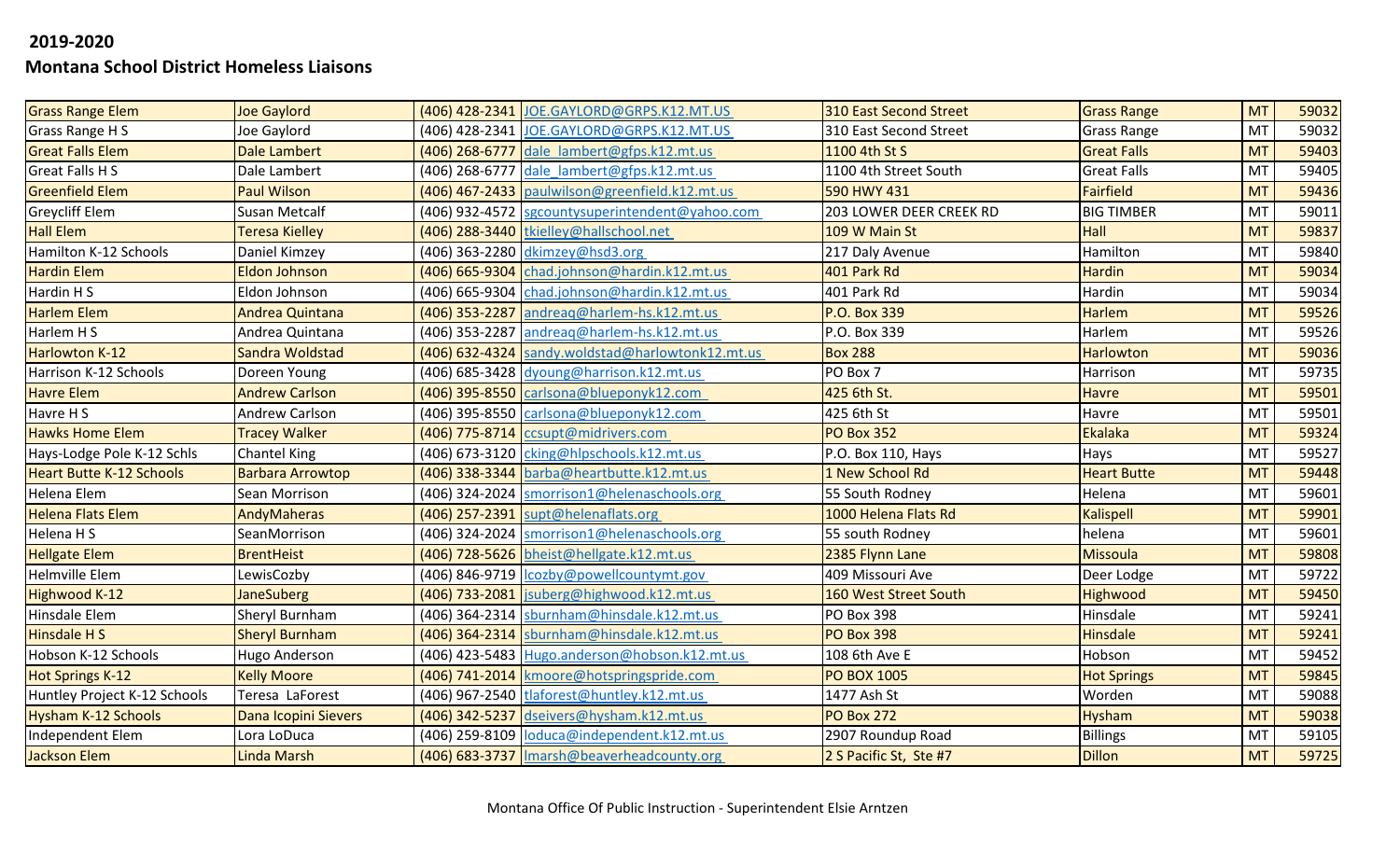| Jefferson H S            | <b>Timothy Norbeck</b>  | (406) 225-3317 tim.norbeck@jhs.k12.mt.us            | <b>312 S Main</b>        | Boulder            | MT        | 59632 |
|--------------------------|-------------------------|-----------------------------------------------------|--------------------------|--------------------|-----------|-------|
| Joliet Elem              | <b>Brice Turk</b>       | (406) 962-3541 bturk@joliet.k12.mt.us               | <b>P.O. Box 590</b>      | Joliet             | <b>MT</b> | 59041 |
| Joliet H S               | <b>Brice Turk</b>       | (406) 962-3541 bturk@joliet.k12.mt.us               | P.O. Box 590             | Joliet             | MT        | 59041 |
| <b>Jordan Elem</b>       | <b>Kathern Shawver</b>  | (406) 557-2467 kshawver@jordanpublicschools.org     | 324 Marguerite Ave.      | Jordan             | <b>MT</b> | 59337 |
| Judith Gap Elem          | Thomas Vail             | $(406)$ 473-2211 tvail@judithgap.k12.mt.us          | PO Box 67                | Judith Gap         | MT        | 59453 |
| Judith Gap H S           | <b>Thomas Vail</b>      | (406) 473-2211 tvail@judithgap.k12.mt.us            | PO Box 67                | <b>Judith Gap</b>  | <b>MT</b> | 59453 |
| Kalispell Elem           | Nichole Heyer           | (406) 751-3440 heyern@sd5.k12.mt.us                 | 233 1st Ave E            | Kalispell          | MT        | 59901 |
| <b>Kester Elem</b>       | <b>Heather Gibson</b>   | (406) 557-6115 gcsupt@midrivers.com                 | Po Box 28                | Jordan             | <b>MT</b> | 59337 |
| Kila Elem                | Liz English             | (406) 257-2428 lenglish@kilaschool.com              | 395 Kila Road            | Kila               | MT        | 59920 |
| <b>King Colony Elem</b>  | <b>Rhona Long</b>       | (406) 535-3136 suptofschool@co.fergus.mt.us         | 712 West Main, Suite 104 | Lewistown          | <b>MT</b> | 59457 |
| <b>Kinsey Elem</b>       | Doug Ellingson          | (406) 874-3421 d.ellingson@co.custer.mt.us          | 1010 Main Street         | Miles City         | MT        | 59301 |
| <b>Kircher Elem</b>      | Doug Ellingson          | (406) 874-3421 d.ellingson@co.custer.mt.us          | 1010 Main Street         | <b>Miles City</b>  | <b>MT</b> | 59301 |
| <b>Knees Elem</b>        | Mary Lou Tweet          | (406) 622-3242 mtweet@mt.gov                        | 1308 Franklin St.        | Fort Benton        | <b>MT</b> | 59442 |
| <b>Lambert Elem</b>      | <b>Kara Triplett</b>    | (406) 774-3333 ktriplett@lambertschool.net          | <b>PO Box 260</b>        | <b>LaMBERT</b>     | <b>MT</b> | 59243 |
| Lambert H S              | Kara Triplett           | (406) 774-3333 ktriplett@lambertschool.net          | <b>PO Box 260</b>        | Lambert            | MT        | 59243 |
| Lame Deer Elem           | Tina Headswift          | (406) 477-6305 tinaheadswift@lamedeer.k12.mt.us     | PO Box 96                | Lame Deer          | <b>MT</b> | 59043 |
| Lame Deer H S            | Tina Headswift          | (406) 477-6305 tinaheadswift@lamedeer.k12.mt.us     | PO Box 96                | Lame Deer          | MT        | 59043 |
| LaMotte Elem             | LeeAnn Burke            | (406) 586-2838  Iburke@lamotteschool.com            | 841 Bear Canyon Rd.      | <b>Bozeman</b>     | <b>MT</b> | 59715 |
| Laurel Elem              | Linda Filpula           | (406) 628-8623 linda filpula@laurel.k12.mt.us       | 410 Colorado Avenue      | Laurel             | MT        | 59044 |
| Laurel H S               | Linda Filpula           | (406) 628-8623 linda filpula@laurel.k12.mt.us       | 410 Colorado Avenue      | Laurel             | <b>MT</b> | 59044 |
| Lavina K-12 Schools      | Duane Walker            | (406) 539-9357 dwalker@lavinapublicschools.com      | <b>Box 290</b>           | Lavina             | <b>MT</b> | 59046 |
| Lewistown Elem           | <b>Tim Majerus</b>      | (406) 535-2321 tmajerus@lewistown.k12.mt.us         | 1001 Casino Creek Drive  | Lewistown          | <b>MT</b> | 59457 |
| Libby K-12 Schools       | <b>Craig Barringer</b>  | (406) 293-8811 barringerc@libbyschools.org          | 724 Louisiana            | Libby              | MT        | 59923 |
| <b>Liberty Elem</b>      | <b>Kathy Armstrong</b>  | (406) 759-5216 supt@libertycountymt.gov             | P.O. Box 684             | <b>Chester</b>     | <b>MT</b> | 59522 |
| Lima K-12 Schools        | Brian Rayburn           | (406) 276-3571 brayburn@limaschoolmt.org            | <b>PO Box 186</b>        | Lima               | MT        | 59739 |
| <b>Lincoln County HS</b> | <b>Joel Graves</b>      | (406) 297-5700   jgraves@teameureka.net             | <b>PO Box 2000</b>       | <b>Eureka</b>      | <b>MT</b> | 59917 |
| Lincoln K-12 Schools     | Jennfier Packer         | (406) 362-4201   jpacker@lincoln.k12.mt.us          | 808 Main St., PO Box 39  | Lincoln            | MT        | 59639 |
| <b>Lindsay Elem</b>      | Jayne Mitchell          | (406) 345-4127 mitchellj@dawsoncountymontana.com    | 207 West Bell            | Glendive           | <b>MT</b> | 59330 |
| Livingston Elem          | Jordan Viegut           | (406) 222-1231  jordan.viegut@livingston.k12.mt.us  | 315 N 8th Street         | Livingston         | MT        | 59047 |
| Lockwood K-12            | <b>Donald Christman</b> | (406) 867-6200 christmand@lockwoodschool.org        | 1932 US Hwy 87 E         | Lockwood           | <b>MT</b> | 59101 |
| Lodge Grass Elem         | Junetta Gardner         | (406) 639-2700 junetta.gardner@lodgegrass.k12.mt.us | <b>Box 810</b>           | Lodge Grass        | <b>MT</b> | 59050 |
| Lodge Grass H S          | Junetta Gardner         | (406) 639-2718 junetta.gardner@lodgegrass.k12.mt.us | <b>PO Box 810</b>        | <b>Lodge Grass</b> | <b>MT</b> | 59050 |
| Lolo Elem                | Dale Olinger            | (406) 273-0451 dolinger@loloschools.org             | 11395 US Highway 93 S    | Lolo               | <b>MT</b> | 59847 |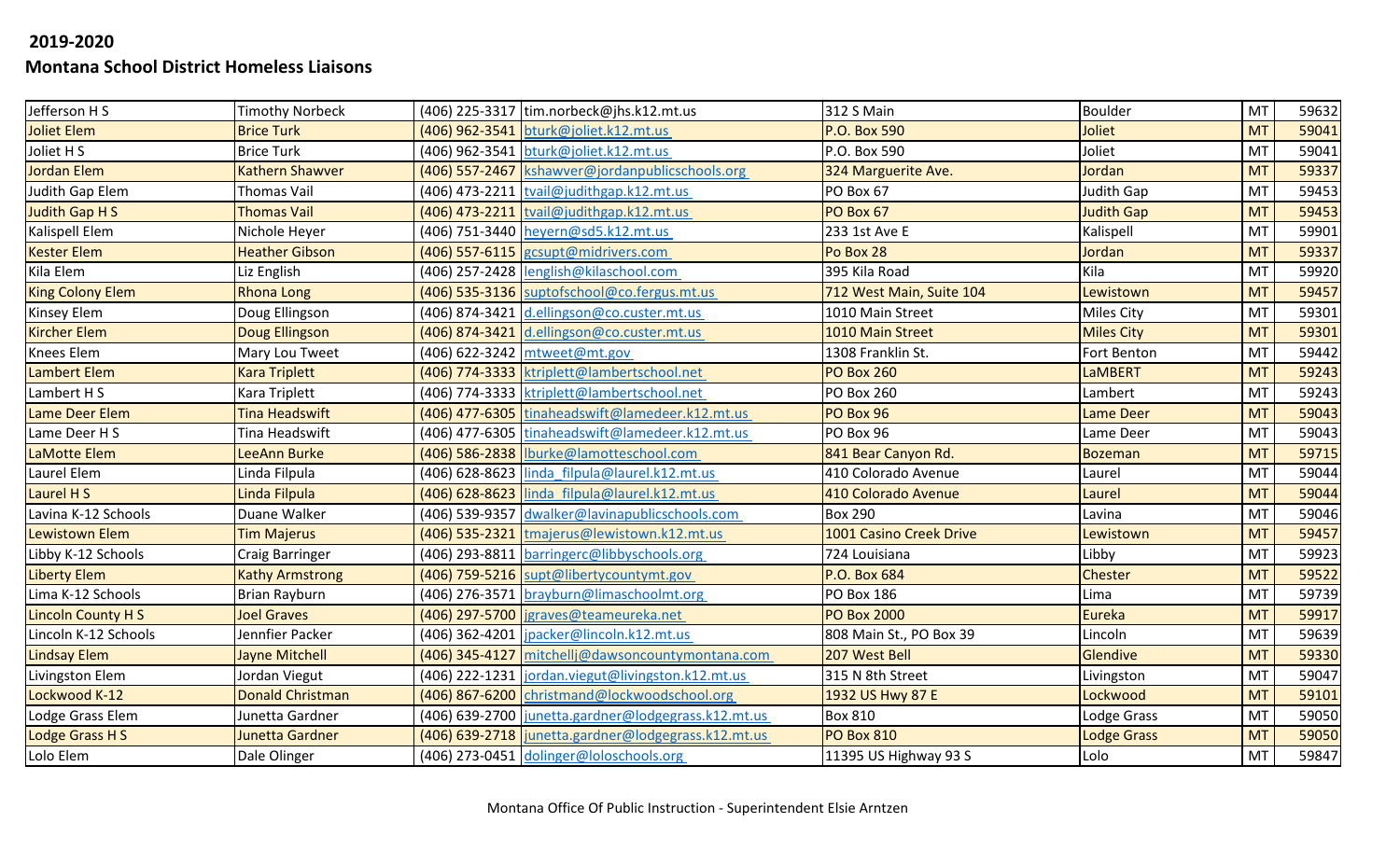| Lone Rock Elem                    | <b>Tania Jensen</b>             | (406) 777-3314 TJensen@LoneRockSchool.org         | 1112 Three Mile Creek RD   | <b>Stevensville</b>  | <b>MT</b> | 59870 |
|-----------------------------------|---------------------------------|---------------------------------------------------|----------------------------|----------------------|-----------|-------|
| Lustre Elem                       | <b>Bob Burkhart</b>             | (406) 660-7233 boblustrehigh@gmail.com            | 282 Lustre Rd              | Frazer               | MT        | 59225 |
| <b>Luther Elem</b>                | Andrea Mohammadi                | (406) 446-2480 lutherk8clerk@outlook.com          | 4 Luther Roscoe Road       | <b>Red Lodge</b>     | <b>MT</b> | 59068 |
| Malmborg Elem                     | <b>Matthew Henry</b>            | (406) 582-3090 matthew.henry@gallatin.mt.gov      | 311 W. Main St.            | Bozeman              | <b>MT</b> | 59715 |
| Malta K-12 Schools                | <b>Katharine Webb</b>           | (406) 654-2002   kwebb@maltaschools.org           | <b>PO Box 670</b>          | <b>Malta</b>         | <b>MT</b> | 59538 |
| Manhattan High School             | Neil Harvey                     | (406) 284-3250 nharvey@mhstigers.org              | <b>PO BOX 245</b>          | Manhattan            | MT        | 59741 |
| <b>Manhattan School</b>           | <b>Neil Harvey</b>              | (406) 284-3250 nharvey@mhstigers.org              | <b>PO BOX 245</b>          | <b>Manhattan</b>     | <b>MT</b> | 59741 |
| <b>Marion Elem</b>                | Peter Loyda                     | (406) 854-2333 ployda@marionschoolmt.com          | 205 Gopher Lane            | Marion               | <b>MT</b> | 59925 |
| <b>McCormick Elem</b>             | <b>Kevin Thurston</b>           | (406) 295-4145   mccormick school@frontiernet.net | 1564 Old Highway 2 North   | <b>Troy</b>          | <b>MT</b> | 59935 |
| McLeod Elem                       | <b>Susan Metcalf</b>            | (406) 932-5147 sgcountysuperintendent@yahoo.com   | <b>Box 765</b>             | <b>Big Timber</b>    | MT        | 59011 |
| <b>Medicine Lake K-12 Schools</b> | J Lail                          | (406) 789-2211   jlail@medicinelake.k12.mt.us     | 311 Young St.              | <b>Medicine Lake</b> | <b>MT</b> | 59247 |
| Melrose Elem                      | Zachary Harry                   | (406) 835-2811 zacharry16@yahoo.com               | PO Box 128                 | Melrose              | <b>MT</b> | 59743 |
| <b>Melstone Elem</b>              | <b>Brett Scott</b>              | (406) 358-2352 brett.scott@melstone.net           | 5 6th Ave N                | <b>Melstone</b>      | <b>MT</b> | 59054 |
| Melstone H S                      | <b>Brett Scott</b>              | (406) 358-2352 brett.scott@melstone.net           | 5 6th Ave N                | Melstone             | MT        | 59054 |
| <b>Melville Elem</b>              | <b>Susan Metcalf</b>            | (406) 932-5147 sgcountysuperintendent@yahoo.com   | <b>Box 1310</b>            | <b>Big Timber</b>    | <b>MT</b> | 59011 |
| Miami Elem                        | <b>JaneArends</b>               | (406) 472-3325  janemariearends@gmail.com         | 400 New Miami Lane         | Conrad               | <b>MT</b> | 59425 |
| <b>Miles City Elem</b>            | AlyssaShawver                   | (406) 234-3890 ashawver@milescity.k12.mt.us       | <b>716 S Cale</b>          | <b>Miles City</b>    | <b>MT</b> | 59301 |
| Missoula Elem                     | JulieRobitaille                 | (406) 728-2400   irobitaille@mcps.k12.mt.us       | 215 S. 6th Street W.       | Missoula             | MT        | 59801 |
| <b>Missoula HS</b>                | <b>Julie Robitaille</b>         | (406) 728-2400   jrobitaille@mcps.k12.mt.us       | 215 S. 6th Street W.       | <b>Missoula</b>      | <b>MT</b> | 59801 |
| Molt Elem                         | Debra Flynn                     | (406) 669-3101 moltschool@triangle.com            | 1 Molt Rd                  | Molt                 | <b>MT</b> | 59019 |
| <b>Monforton Elem</b>             | <b>Jessica Flack</b>            | (406) 586-1557   jflack@monfortonschool.org       | 6001 Monforton School Road | <b>Bozeman</b>       | <b>MT</b> | 59718 |
| Mont Sch for Deaf Blind           | <b>Christine Gutschenritter</b> | (406) 771-6006 cgutschenritter@msdb.mt.gov        | 3911 Central Ave           | <b>Great Falls</b>   | MT        | 59405 |
| <b>Montana City Elem</b>          | <b>Daryl Mikesell</b>           | (406) 442-6779 dmikesell@mtcityschool.net         | 11 McClellan Creek         | Clancy               | <b>MT</b> | 59634 |
| Moore Elem                        | Denise Chrest                   | (406) 374-2427 dchrest@moore.k12.mt.us            | 509 Highland Avenue        | Moore                | <b>MT</b> | 59464 |
| Moore H S                         | <b>Denise Chrest</b>            | (406) 374-2231 dchrest@moore.k12.mt.us            | 509 Highland Avenue        | <b>Moore</b>         | <b>MT</b> | 59464 |
| <b>Morin Elem</b>                 | Tia Schacht                     | (406) 259-6093 $\text{trschacht@yahoo.com}$       | 8824 Pryor Road            | <b>Billings</b>      | <b>MT</b> | 59101 |
| <b>Mountain View Elem</b>         | <b>Jerry Hofer</b>              | (406) 336-2638 Jerryhofer73@gmail.com             | <b>PO Box 1169</b>         | <b>Cut Bank</b>      | <b>MT</b> | 59427 |
| Nashua K-12 Schools               | Janice Rorvik                   | (406) 746-3411  jrorvik@nashua.k12.mt.us          | 222 Mable St               | Nashua               | <b>MT</b> | 59248 |
| North Harlem Colony Elem          | <b>Chateau Christensen</b>      | (406) 230-0308 chateau.christensen@gmail.com      | <b>Box 161</b>             | <b>Turner</b>        | <b>MT</b> | 59542 |
| North Star Elem                   | <b>Bart Hawkins</b>             | (406) 355-4481 bhawkins@nsschools.org             | 105 3rd Ave NE             | Rudyard              | MT        | 59540 |
| <b>North Star HS</b>              | <b>Bart Hawkins</b>             | (406) 355-4481 bhawkins@nsschools.org             | 105 3rd Ave NE             | Rudyard              | <b>MT</b> | 59540 |
| Noxon Elem                        | Amy Henderson                   | (406) 847-2442 amy.henderson@noxonschools.com     | 300 Noxon Ave.             | Noxon                | MT        | 59853 |
| Noxon H S                         | <b>Amy Henderson</b>            | (406) 847-2442 amy.henderson@noxonschools.com     | 300 Noxon Ave.             | <b>Noxon</b>         | <b>MT</b> | 59853 |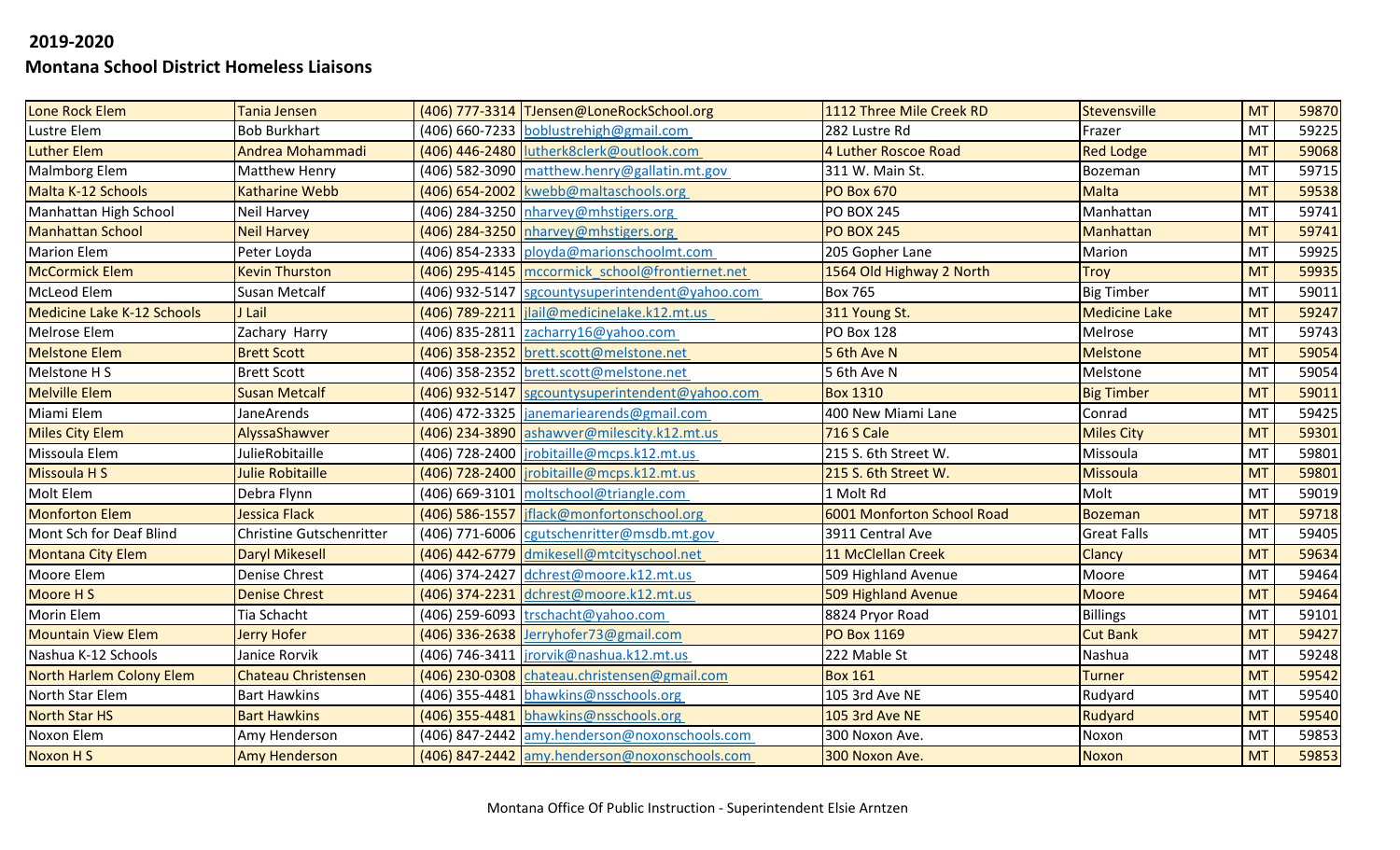| Nye Elem                  | John Smith                  | (406) 322-8057  jsmith@stillwatercounty.mt .gov   | 407 Stillwater dr.             | Columbus         | <b>MT</b> | 59019 |
|---------------------------|-----------------------------|---------------------------------------------------|--------------------------------|------------------|-----------|-------|
| <b>Olney-Bissell Elem</b> | <b>Trevor Dahlman</b>       | (406) 862-2828 tdahlman@olneybissellschool.com    | 5955 Farm to Market Rd         | Whitefish        | <b>MT</b> | 59937 |
| Opheim K-12 Schools       | Jennifer McAllister         | (406) 762-3213   jmcallister@ohsvikings.org       | PO box 108                     | Opheim           | <b>MT</b> | 59250 |
| <b>Ovando Elem</b>        | <b>Lewis Cozby</b>          | (406) 846-9719   Icozby@powellcountymt.gov        | 409 Missouri Ave               | Deer Lodge       | <b>MT</b> | 59722 |
| Park City Elem            | Daniel Grabowska            | (406) 633-2350 dgrabowska@pcsd5.org               | <b>PO Box 278</b>              | Park City        | MT        | 59063 |
| Park City H S             | <b>Daniel Grabowska</b>     | $(406)$ 633-2350 dgrabowska@pcsd5.org             | <b>PO Box 278</b>              | <b>Park City</b> | <b>MT</b> | 59063 |
| Park H S                  | Jordan Viegut               | (406) 222-1231 jordan.viegut@livingston.k12.mt.us | 129 River Drive                | Livingston       | MT        | 59047 |
| <b>Pass Creek Elem</b>    | <b>Matthew Henry</b>        | (406) 582-3090 matthew.henry@gallatin.mt.gov      | 311 W. Main St.                | <b>Bozeman</b>   | <b>MT</b> | 59715 |
| Pendroy Elem              | Kimberly Hueske             | (406) 469-2387 khueske@gmail.com                  | PO Box 65                      | Pendroy          | MT        | 59467 |
| Philipsburg K-12 Schools  | <b>Ray Hess</b>             | $(406)$ 859-3232 rhess@pburg.k12.mt.us            | <b>PO Box 400</b>              | Philipsburg      | <b>MT</b> | 59858 |
| Pine Creek Elem           | Kim DeBruycker              | (406) 581-8446 kdebruycker@pcs19.org              | 2575 East River Rd             | Livingston       | MT        | 59047 |
| <b>Pine Grove Elem</b>    | <b>Heather Gibson</b>       | (406) 557-6115 gcsupt@midrivers.com               | PO Box 28                      | Jordan           | <b>MT</b> | 59337 |
| Pioneer Elem              | Connie Russell              | (406) 373-5357 russell@pioneerschool.us           | 1937 Dover Road                | <b>Billings</b>  | MT        | 59105 |
| Plains K-12               | <b>Thom Chisholm</b>        | (406) 826-8600 thom.chisholm@plainsschools.net    | 412 Rittenour St.              | <b>Plains</b>    | <b>MT</b> | 59859 |
| Pleasant Valley Elem      | <b>Richelle Sheets</b>      | (406) 858-2343 teacher@pvsmt.org                  | 7975 Pleasant Valley Rd.       | Marion           | MT        | 59925 |
| <b>Plenty Coups HS</b>    | <b>Valerie Not Afraid</b>   | (406) 259-7329 Valeriefallsdown@pryorstaff.org    | <b>P.O. Box 29</b>             | Pryor            | <b>MT</b> | 59066 |
| Plentywood K-12 Schools   | Amanda Simonson             | (406) 765-1803 Simonsonam@plentywood.k12.mt.us    | 100 E. Laurel Ave.             | Plentywood       | MT        | 59254 |
| Plevna K-12 Schools       | <b>Nick Schumacher</b>      | (406) 772-5666 nschumacher@plevna.k12.mt.us       | 327 N. Main Street, PO Box 158 | Plevna           | <b>MT</b> | 59344 |
| Polaris Elem              | Linda Marsh                 | (406) 683-3737   Imarsh@beaverheadcounty.org      | 2 S Pacific St, Ste #7         | Dillon           | MT        | 59725 |
| <b>Polson Elem</b>        | <b>Thomas Digiallonardo</b> | (406) 883-6355 tdigiallonardo@polson.k12.mt.us    | 111 4th Ave E                  | Polson           | <b>MT</b> | 59860 |
| Polson H S                | Thomas Digiallonardo        | (406) 883-6355 tdigiallonardo@polson.k12.mt.us    | 111 4th Ave E                  | Polson           | <b>MT</b> | 59860 |
| <b>Poplar Elem</b>        | <b>Keith Erickson</b>       | (406) 768-6665 ericksonk@poplar.k12.mt.us         | 400 4th ave west               | Poplar           | <b>MT</b> | 59255 |
| Poplar H S                | Keith Erickson              | (406) 768-6665 ericksonk@poplar.k12.mt.us         | <b>Box 458</b>                 | Poplar           | MT        | 59255 |
| <b>Potomac Elem</b>       | <b>John Rouse</b>           | (406) 244-5581  jrouse@potomacschoolmontana.us    | 29750 Potomac Rd               | <b>Bonner</b>    | <b>MT</b> | 59823 |
| Powder River Co Dist H S  | Dori Phillips               | (406) 436-2658 dori@broadus.net                   | 500 North Trautman, PO Box 500 | <b>Broadus</b>   | <b>MT</b> | 59317 |
| <b>Powell County HS</b>   | <b>Richard Duncan</b>       | (406) 846-2757 rduncan@pchs.dl.k12.mt.us          | 709 Missouri Ave               | Deer Lodge       | <b>MT</b> | 59722 |
| Power Elem                | Loren Dunk                  | (406) 463-2251 dunk@power.k12.mt.us               | 402 Teton Avenue               | Power            | MT        | 59468 |
| Power H S                 | <b>Loren Dunk</b>           | (406) 463-2251 dunk@power.k12.mt.us               | <b>402 Teton Avenue</b>        | Power            | <b>MT</b> | 59468 |
| Pryor Elem                | Tessa Beach                 | (406) 259-8011 tessabeach@pryorstaff.org          | <b>PO Box 229</b>              | Pryor            | MT        | 59066 |
| <b>Ramsay Elem</b>        | <b>Christopher Kellogg</b>  | (470) 470-5470 Kelloggc@Ramsay.k12.mt.us          | 3 Russell St.                  | Ramsay           | <b>MT</b> | 59748 |
| Rapelje Elem              | Annette Hart                | (406) 663-2215 ahart@rapelje.k12.mt.us            | PO Box 89                      | Rapelje          | MT        | 59067 |
| Rapelje H S               | <b>Annette Hart</b>         | (406) 663-2215 ahart@rapelje.k12.mt.us            | PO Box 89                      | Rapelje          | <b>MT</b> | 59067 |
| Rau Elem                  | Kimberly Halvorson          | (406) 482-1088 khalvorson@rauschool.net           | 12138 CR 350                   | Sidney           | <b>MT</b> | 59270 |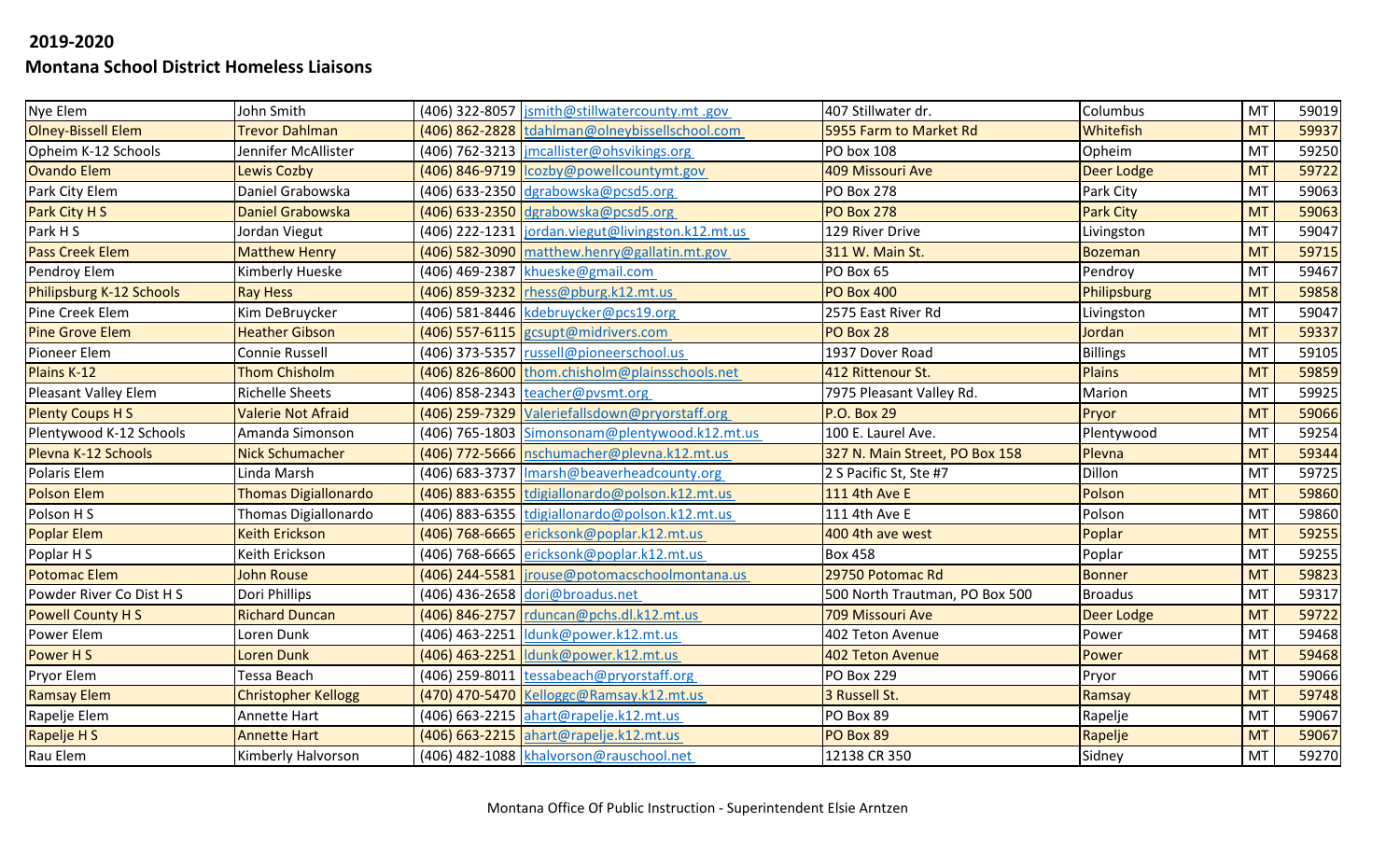| <b>Red Lodge Elem</b>    | <b>Tonya Henry</b>      | (406) 446-2110 tonya_henry@redlodge.k12.mt.us         | 413 South Oakes              | <b>Red Lodge</b>  | <b>MT</b> | 59068 |
|--------------------------|-------------------------|-------------------------------------------------------|------------------------------|-------------------|-----------|-------|
| Red Lodge H S            | Cynthia Luoma           | (406) 446-1190 cindy luoma@redlodge.k12.mt.us         | PO Box 1090                  | Red Lodge         | MT        | 59068 |
| <b>Reed Point Elem</b>   | <b>Heather Jarrett</b>  | (406) 326-2245 hjarrett@reedpoint.k12.mt.us           | <b>PO Box 338</b>            | <b>Reed Point</b> | <b>MT</b> | 59069 |
| Reed Point H S           | <b>Heather Jarrett</b>  | (406) 326-2245 hjarrett@reedpoint.k12.mt.us           | <b>PO Box 338</b>            | <b>Reed Point</b> | <b>MT</b> | 59069 |
| <b>Reichle Elem</b>      | Linda Marsh             | (406) 683-3737   Imarsh@beaverheadcounty.org          | 2 S Pacific St, Suite #7     | <b>Dillon</b>     | <b>MT</b> | 59725 |
| <b>Richey Elem</b>       | Maureen Simonson        | (406) 773-5523 msimonson@richey.k12.mt.us             | 205 Royal Ave                | Richey            | MT        | 59259 |
| <b>Richey H S</b>        | <b>Maureen Simonson</b> | (406) 773-5523 msimonson@richey.k12.mt.us             | 205 Royal Ave                | Richey            | <b>MT</b> | 59259 |
| Roberts K-12 Schools     | Susan Fischer           | (406) 445-2421 fischer@roberts.k12.mt.us              | 106 Maple Street             | Roberts           | <b>MT</b> | 59070 |
| <b>Rocky Boy Elem</b>    | <b>Marlene Wilson</b>   | (406) 395-4291 marlenew@rockyboy.k12.mt.us            | 81 Mission Taylor Road       | <b>Box Elder</b>  | <b>MT</b> | 59521 |
| Rocky Boy H S            | Marlene Wilson          | (406) 395-4291 marlenew@rockyboy.k12.mt.us            | 81 Mission Taylor Road       | <b>Box Elder</b>  | MT        | 59521 |
| <b>Ronan Elem</b>        | Joan Hill-Graham        | (406) 676-3390 joan.graham@ronank12.edu               | 421 Andrew St. W             | Ronan             | <b>MT</b> | 59864 |
| Ronan H S                | Joan Hill-Graham        | (406) 676-3390 joan.graham@ronank12.edu               | 421 Andrew St. W             | Ronan             | MT        | 59864 |
| Rosebud K-12             | <b>David Shreeve</b>    | (406) 347-5353 DShreeve@RHS12.com                     | P.O. Box 38, 601 Main Street | Rosebud           | <b>MT</b> | 59347 |
| Ross Elem                | <b>Heather Gibson</b>   | (406) 557-6115 gcsupt@midrivers.com                   | PO Box 28                    | Jordan            | <b>MT</b> | 59337 |
| <b>Roundup Elem</b>      | <b>Alicia Godfrey</b>   | (406) 323-1512 aliciagodfrey@roundup.k12.mt.us        | 401 11th Ave E               | Roundup           | <b>MT</b> | 59072 |
| Roundup High School      | Alicia Godfrey          | (406) 323-1512 aliciagodfrey@roundup.k12.mt.us        | 700 3rd St W                 | Roundup           | <b>MT</b> | 59072 |
| Roy K-12 Schools         | <b>Gregory Dern</b>     | (406) 464-2511 gdern@roy.k12.mt.us                    | <b>500 Davis Street</b>      | Roy               | <b>MT</b> | 59471 |
| Ryegate K-12 Schools     | Park Hook               | (406) 568-2004 phook@ryegate.k12.mt.us                | P.O. Box 129                 | Ryegate           | MT        | 59074 |
| SH Elem                  | <b>Doug Ellingson</b>   | (406) 874-3421 d.ellingson@co.custer.mt.us            | 1010 Main Street             | <b>Miles City</b> | <b>MT</b> | 59301 |
| S Y Elem                 | Doug Ellingson          | (406) 874-3421 d.ellingson@co.custer.mt.us            | 1010 Main Street             | Miles City        | MT        | 59301 |
| Saco Elem                | <b>Amber Erickson</b>   | (406) 527-3531 aerickson@sacoschools.k12.mt.us        | <b>PO Box 298</b>            | <b>Saco</b>       | <b>MT</b> | 59261 |
| Saco H S                 | Amber Erickson          | (406) 527-3531 aerickson@sacoschools.k12.mt.us        | PO Box 298                   | Saco              | MT        | 59261 |
| <b>Sand Springs Elem</b> | <b>Heather Gibson</b>   | (406) 557-6115 gcsupt@midrivers.com                   | PO Box 28                    | Jordan            | <b>MT</b> | 59337 |
| Savage Elem              | Martha Potter           | (406) 776-2317 marthap@savagepublicschool.com         | PO Box 110, 368 Mesa Street  | Savage            | <b>MT</b> | 59262 |
| Savage H S               | <b>Martha Potter</b>    | (406) 776-2317 marthap@savagepublicschool.com         | <b>PO Box 110</b>            | <b>Savage</b>     | <b>MT</b> | 59262 |
| Scobey K-12 Schools      | Teresa Turner           | (406) 487-2202 tturner@scobeyschools.com              | 205 2nd Ave, Scobey Schools  | Scobey            | MT        | 59263 |
| <b>Seeley Lake Elem</b>  | <b>Daniel Schrock</b>   | (406) 677-2265 dschrocksle@sleonline.org              | <b>P.O. Box 840</b>          | <b>Seeley</b>     | <b>MT</b> | 59868 |
| Shelby Elem              | Lisa Clark              | (406) 424-8910 lisa.clark@shelby.k12.mt.us            | 1010 Oilfield Ave            | Shelby            | MT        | 59474 |
| Shelby H S               | Lisa Clark              | (406) 424-8910 lisa.clark@shelby.k12.mt.us            | 1010 Oilfield Ave            | <b>Shelby</b>     | <b>MT</b> | 59474 |
| Shepherd Elem            | Drea O'Donnell          | (406) 373-5461 d-odonnell@shepherd.k12.mt.us          | 7842 Shepherd Road           | Shepherd          | MT        | 59079 |
| Shepherd H S             | Drea O'Donnell          | (406) 373-5461 d-odonnell@shepherd.k12.mt.us          | 7842 Shepherd Road           | Shepherd          | <b>MT</b> | 59079 |
| Sheridan Elem            | Laurie Bartoletti       | (406) 842-5401   laurie.bartoletti@sheridan.k12.mt.us | 107 Madison Street           | Sheridan          | MT        | 59749 |
| Sheridan H S             | Laurie Bartoletti       | (406) 842-5401   laurie.bartoletti@sheridan.k12.mt.us | <b>107 Madison Street</b>    | Sheridan          | <b>MT</b> | 59749 |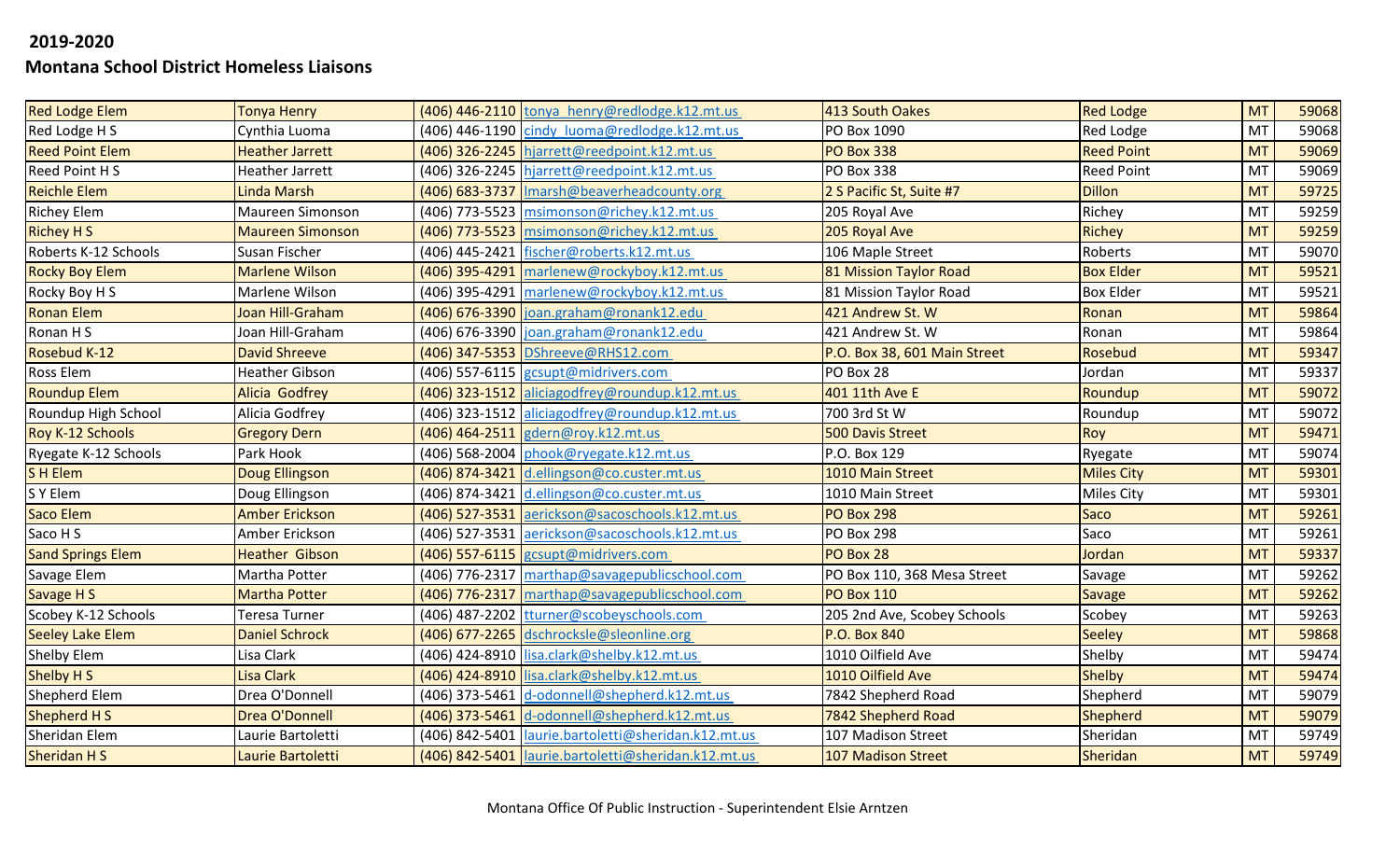| Shields Valley Elem             | <b>Billi Taylor</b>    | (406) 578-2535 btaylor@shieldsvalleyschools.org     | <b>Box 131</b>            | Wilsall               | MT        | 59086 |
|---------------------------------|------------------------|-----------------------------------------------------|---------------------------|-----------------------|-----------|-------|
| <b>Shields Valley H S</b>       | <b>Billi Taylor</b>    | (406) 578-2535 btaylor@shieldsvalleyschools.org     | <b>Box 131</b>            | <b>Wilsall</b>        | <b>MT</b> | 59086 |
| Sidney Elem                     | Thomas Barnhart        | (406) 433-2366 tbarnhart@sidney.k12.mt.us           | 101 S Central Ave         | Sidney                | <b>MT</b> | 59270 |
| <b>Sidney H S</b>               | <b>Thomas Barnhart</b> | (406) 433-2366 tbarnhart@sidney.k12.mt.us           | 101 S Central Ave         | <b>Sidney</b>         | <b>MT</b> | 59270 |
| Simms H S                       | David Marzolf          | (406) 264-5111 dmarzolf@srvs.k12.mt.us              | 123 Wlaker Street         | <b>Simms</b>          | MT        | 59477 |
| <b>Smith Valley Elem</b>        | Patricia Marquardt     | (406) 756-4535 trish@smithvalleyschool.org          | 2901 Hwy 2 West           | <b>Kalispell</b>      | <b>MT</b> | 59901 |
| Somers Elem                     | Erin Joronen           | (406) 857-3661 erin.joronen@somersdist29.org        | 315 School Addition Road  | Somers                | MT        | 59932 |
| <b>Spring Creek Colony Elem</b> | <b>Rhonda Long</b>     | (406) 535-3136 suptofschool@co.fergus.mt.us         | 712 West Main, Suite 104  | Lewistown             | <b>MT</b> | 59457 |
| Spring Creek Elem               | Alexis Nikirk          | (406) 757-2515 springcreekpronghorns@gmail.com      | <b>PO Box 118</b>         | Decker                | MT        | 59025 |
| <b>Spring Creek Elem</b>        | Doug Ellingson         | (406) 874-3421 d.ellingson@co.custer.mt.us          | 1010 Main Street          | <b>Miles City</b>     | <b>MT</b> | 59301 |
| Springhill Elem                 | Matthew Henry          | (406) 582-3090 matthew.henry@gallatin.mt.gov        | 311 W. Main St.           | Bozeman               | MT        | 59715 |
| St Ignatius K-12 Schools        | <b>Jason Sargent</b>   | (406) 396-3811   jsargent@stignatiusschools.org     | po box 1540               | St. Ignatius          | <b>MT</b> | 59865 |
| St Regis K-12 Schools           | Joe Steele             | (406) 649-2311 steelej@stregis.k12.mt.us            | 90 Tiger Street           | Saint Regis           | MT        | 59866 |
| <b>Stanford K-12 Schools</b>    | <b>Timothy Dolphay</b> | (406) 566-2265 tdolphay@stanford.k12.mt.us          | PO Box 506, 104 4th Ave S | <b>Stanford</b>       | <b>MT</b> | 59479 |
| Stevensville Elem               | Jessica Shourd         | (406) 777-5481 shourdj@stevensville.k12.mt.us       | 300 Park Ave              | Stevensville          | MT        | 59870 |
| <b>Stevensville HS</b>          | Jessica Shourd         | (406) 777-5613 shourdj@stevensville.k12.mt.us       | <b>300 Park Street</b>    | Stevensville          | <b>MT</b> | 59870 |
| Sun River Valley Elem           | Rebecca Boucher        | (406) 214-5586 rboucher@srvs.k12.mt.us              | 1 School Loop             | Fort Shaw             | <b>MT</b> | 59443 |
| <b>Sunburst K-12 Schools</b>    | <b>Tyler Bucklin</b>   | (406) 937-2811 tbucklin@sunburst.k12.mt.us          | <b>Box 710</b>            | <b>Sunburst</b>       | <b>MT</b> | 59482 |
| <b>Sunset Elem</b>              | Toni Hatten            | (406) 244-5542 sunsetschool@blackfoot.net           | 5024 Sunset Hill Road     | Greenough             | MT        | 59823 |
| <b>Superior K-12 Schools</b>    | <b>Scott Kinney</b>    | (406) 822-3600 srkinney@ssd3.us                     | <b>Box 400</b>            | Superior              | <b>MT</b> | 59872 |
| Swan Lake-Salmon Elem           | Carolyn Hall           | (406) 883-7263 lacosupt@lakemt.gov                  | Lake County Courthouse    | Polson                | MT        | 59860 |
| <b>Swan River Elem</b>          | <b>Marc Bunker</b>     | (406) 837-4528 principal@swanriverschoolk-8.org     | 1205 Swan Hwy             | <b>Bigfork</b>        | <b>MT</b> | 59911 |
| Swan Valley Elem                | Ralph King             | (406) 754-2320 rking@swanvalleyelementaryschool.com | 6423 Hwy 83               | Condon                | MT        | 59826 |
| <b>Sweet Grass County HS</b>    | <b>Brad Moore</b>      | (406) 932-5993 mooreb@sgchs.com                     | <b>PO Box 886</b>         | <b>Big Timber</b>     | <b>MT</b> | 59011 |
| Target Range Elem               | Barbara Droessler      | (406) 549-9239 barb.droessler@target.k12.mt.us      | 4095 South Ave. West      | Missoula              | MT        | 59804 |
| <b>Terry K-12 Schools</b>       | <b>Joe Krause</b>      | (406) 635-5533 joekrause@terryschools.com           | 215 Park Street           | <b>Terry</b>          | <b>MT</b> | 59349 |
| Thompson Falls Elem             | William Cain           | (406) 827-3323 wcain@blackfoot.net                  | 206 Haley Ave W           | <b>Thompson Falls</b> | MT        | 59873 |
| <b>Thompson Falls H S</b>       | <b>William Cain</b>    | (406) 827-3323   wcain@blackfoot.net                | 206 Haley Ave W           | <b>Thompson Falls</b> | <b>MT</b> | 59873 |
| Three Forks Elem                | Jeffrey Elliott        | (406) 285-6830 jelliott@threeforks.k12.mt.us        | 212 East Neal             | <b>Three Forks</b>    | MT        | 59752 |
| Three Forks H S                 | <b>Jeffrey Elliott</b> | (406) 285-6830 jelliott@threeforks.k12.mt.us        | 212 East Neal             | <b>Three Forks</b>    | <b>MT</b> | 59752 |
| Townsend K-12 Schools           | Erik Wilkerson         | (406) 441-3454 ewilkerson@townsend.k12.mt.us        | 201 N. Spruce Street      | Townsend              | MT        | 59644 |
| <b>Trail Creek Elem</b>         | <b>Doug Ellingson</b>  | (406) 874-3421 d.ellingson@co.custer.mt.us          | 1010 Main Street          | <b>Miles City</b>     | <b>MT</b> | 59301 |
| <b>Trego Elem</b>               | Shari Wester           | (406) 882-4713 clerk@tregoschool.org                | PO Box 10                 | Trego                 | <b>MT</b> | 59934 |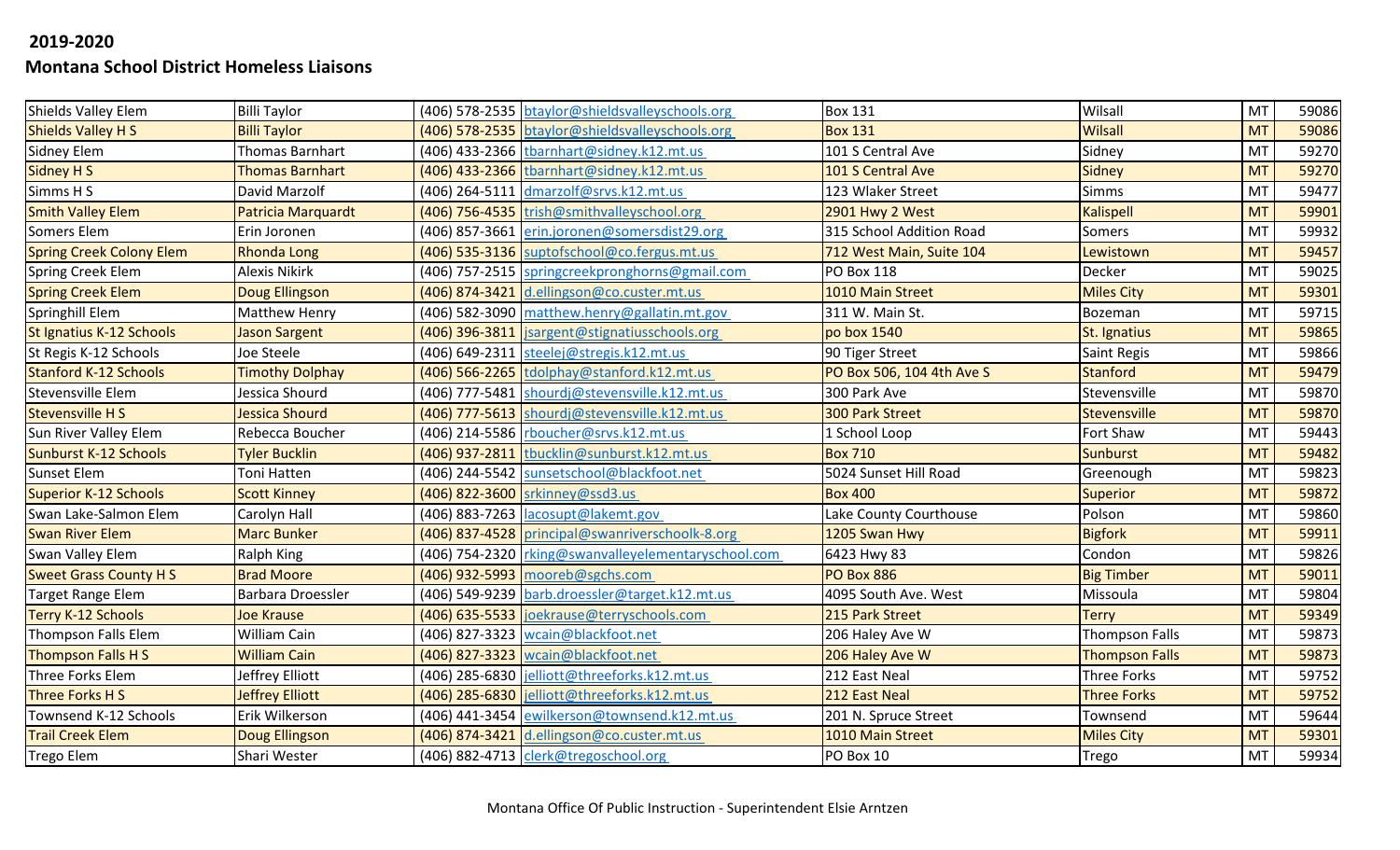| <b>Trinity Elem</b>            | Jennifer Sedey-Kueber   | (406) 368-2230 mrs.kueber@gmail.com                | <b>PO Box 523</b>            | <b>Canyon Creek</b>   | <b>MT</b> | 59633 |
|--------------------------------|-------------------------|----------------------------------------------------|------------------------------|-----------------------|-----------|-------|
| <b>Trout Creek Elem</b>        | Deborah Phillips        | (406) 827-3629 principal@troutcreekeagles.org      | 4 School Lane                | <b>Trout Creek</b>    | MT        | 59874 |
| <b>Troy Elem</b>               | <b>Sandra Willis</b>    | (406) 295-4321 swillis@troyk12.org                 | P.O. Box 867                 | <b>Troy</b>           | <b>MT</b> | 59935 |
| Troy H S                       | Sandra Willis           | (406) 295-4520 swillis@troyk12.org                 | P.O. Box 867                 | <b>Troy</b>           | MT        | 59935 |
| <b>Turner Elem</b>             | <b>Anthony Warren</b>   | (406) 379-2219  twarren@turner.k12.mt.us           | <b>P.O. Box 40</b>           | <b>Turner</b>         | <b>MT</b> | 59542 |
| Turner H S                     | Anthony Warren          | (406) 379-2219 twarren@turner.k12.mt.us            | PO Box 40                    | Turner                | MT        | 59542 |
| Twin Bridges K-12 Schools      | <b>Thad Kaiser</b>      | (406) 684-5656 tkaiser@tbschools.org               | <b>POB 419</b>               | <b>Twin Bridges</b>   | <b>MT</b> | 59754 |
| Ulm Elem                       | <b>Russell McDaniel</b> | (406) 866-3313   rmcdaniel@ulmschools.com          | <b>PO Box 189</b>            | Ulm                   | MT        | 59485 |
| <b>Upper West Shore Elem</b>   | Carolyn Hall            | $(406)$ 883-7262   lacosupt@lakemt.gov             | 106 4th Ave. East            | Polson                | <b>MT</b> | 59860 |
| Valier Elem                    | Veronica Habel          | (406) 279-3613 habelr@valier.k12.mt.us             | <b>PO Box 528</b>            | Valier                | MT        | 59486 |
| Valier H S                     | Veronica Habel          | (406) 279-3613 habelr@valier.k12.mt.us             | <b>PO Box 528</b>            | Valier                | <b>MT</b> | 59486 |
| Valley View Elem               | Carolyn Hall            | (406) 883-7262 acosup@lakemt.gov                   | 106 4h Ave. East             | Polson                | MT        | 59860 |
| <b>Vaughn Elem</b>             | Jan Cahill              | (406) 965-2231  jcahill@vaughnschool.com           | <b>480 Central Ave</b>       | Vaughn                | <b>MT</b> | 59487 |
| Victor K-12 Schools            | <b>Beatrice Riggs</b>   | (406) 642-3221 riggs@victor.k12.mt.us              | 425 Fourth Avenue            | Victor                | <b>MT</b> | 59875 |
| Vida Elem                      | <b>Nita Crockett</b>    | (406) 485-3590   mctreas@midrivers.com             | <b>PO Box 180</b>            | <b>Circle</b>         | <b>MT</b> | 59215 |
| <b>West Glacier Elem</b>       | Krista Booher           | (406) 888-5312 Kristab@westglacierelementary.org   | <b>PO Box 309</b>            | <b>West Glacier</b>   | MT        | 59936 |
| <b>West Valley Elem</b>        | Cal Ketchum             | (406) 871-9440 cketchum@westvalleyschool.com       | 2290 Farm To Market Rd       | <b>Kalispell</b>      | <b>MT</b> | 59901 |
| West Yellowstone K-12          | Kevin Flanagan          | (406) 646-7617 kflanagan@westyellowstone.k12.mt.us | <b>PO Box 460</b>            | West Yellowstone      | <b>MT</b> | 59758 |
| <b>Westby K-12 Schools</b>     | <b>Tony Holecek</b>     | (406) 385-2225 tholecek@westbyschool.k12.mt.us     | 101 East 5th Avenue          | Westby                | <b>MT</b> | 59275 |
| White Sulphur Spgs K-12        | Caley Clark             | (406) 547-3751 cclark@whitesulphur.k12.mt.us       | PO Box C                     | White Sulphur Springs | MT        | 59645 |
| <b>Whitefish Elem</b>          | <b>Dave Means</b>       | (406) 862-8640 meansd@whitefishschools.org         | 600 East Second Street       | Whitefish             | <b>MT</b> | 59937 |
| Whitefish H S                  | Dave Means              | (406) 862-8640 meansd@whitefishschools.org         | 600 East Second Street       | Whitefish             | MT        | 59937 |
| <b>Whitehall Elem</b>          | <b>Kurtis Koenig</b>    | (406) 287-3862 kkoenig@whitehallmt.org             | 1 Yellowstone Trail          | Whitehall             | <b>MT</b> | 59759 |
| Whitehall H S                  | Melissa Robbins         | (406) 287-3862 mrobbins@whitehallmt.org            | 1 Yellowstone Trail          | Whitehall             | MT        | 59759 |
| <b>Whitewater K-12 Schools</b> | <b>Darin Cummings</b>   | (406) 674-5418 wwsupt@whitewater.k12.mt.us         | 117 1st Ave. West, PO BOX 46 | Whitewater            | <b>MT</b> | 59544 |
| Wibaux K-12 Schools            | Janet Huisman           | (406) 796-2518  jhuisman@wibauxschool.net          | 121 F Street North           | Wibaux                | MT        | 59353 |
| <b>Willow Creek Elem</b>       | <b>Bonnie Lower</b>     | (406) 285-6991 bonnielower@willowcreek.k12.mt.us   | <b>PO Box 189</b>            | <b>Willow Creek</b>   | <b>MT</b> | 59760 |
| Willow Creek H S               | <b>Bonnie Lower</b>     | (406) 285-6991 bonnielower@willowcreek.k12.mt.us   | PO Box 189                   | <b>Willow Creek</b>   | MT        | 59760 |
| <b>Winifred K-12 Schools</b>   | <b>Chad Fordyce</b>     | (406) 462-5420 cfordyce@winifred.k12.mt.us         | <b>500 Main Street</b>       | Winifred              | <b>MT</b> | 59489 |
| Winnett K-12 Schools           | Josh Gibbs              | (406) 429-2251 jgibbs@winnettschool.org            | 205 South Broadway           | Winnett               | MT        | 59087 |
| <b>Wisdom Elem</b>             | Linda Marsh             | (406) 683-3737   Imarsh@beaverheadcounty.org       | 2 S Pacific St, Ste #7       | <b>Dillon</b>         | <b>MT</b> | 59725 |
| Wise River Elem                | Linda Marsh             | (406) 683-3737   Imarsh@beaverheadcounty.org       | 2 S Pacific St, Suite #7     | Dillon                | MT        | 59725 |
| <b>Wolf Creek Elem</b>         | <b>Katrina Chaney</b>   | (406) 447-8344 kchaney@lccountymt.gov              | 316 N Park, Room 221         | Helena                | <b>MT</b> | 59623 |